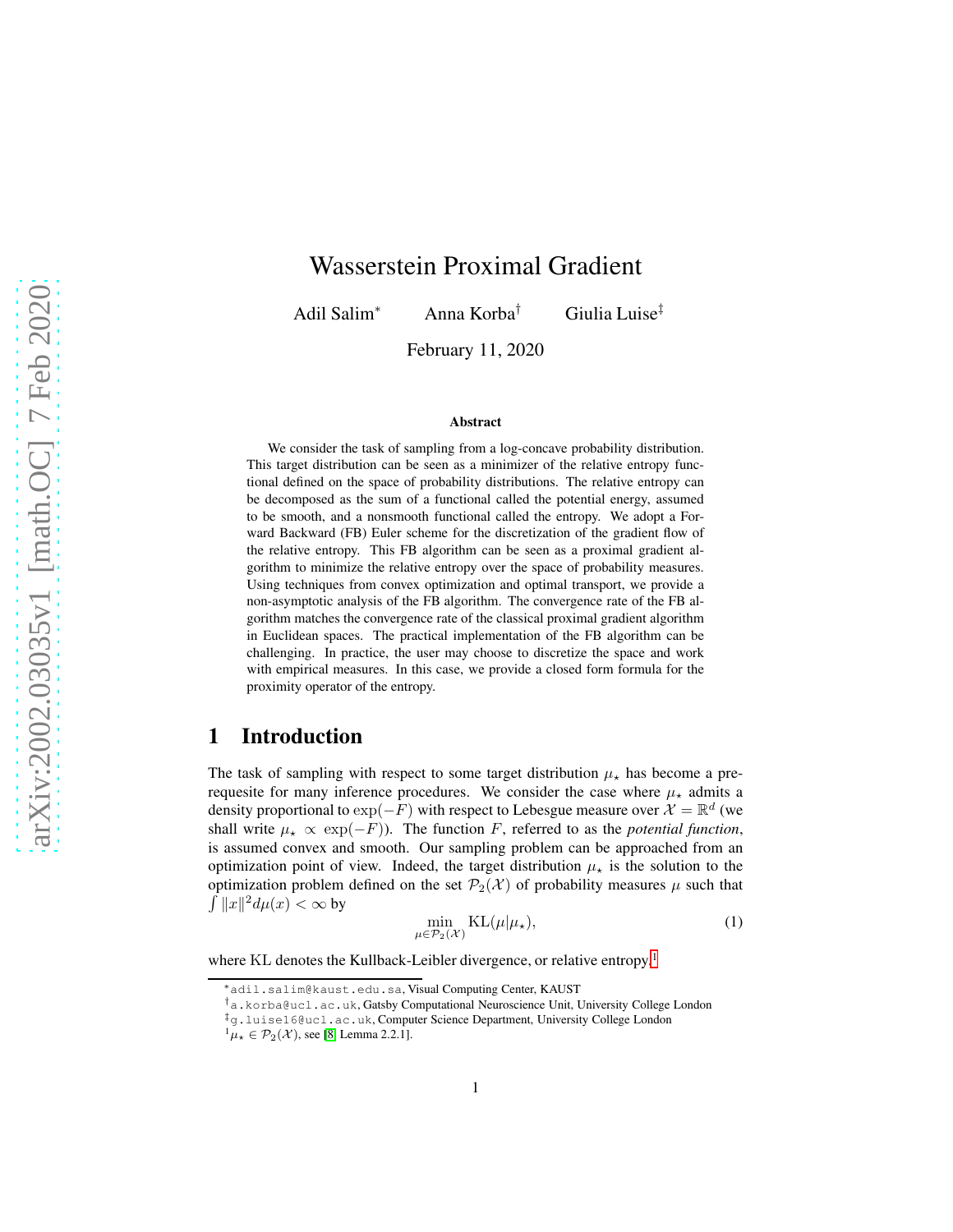Problem [\(1\)](#page-0-1) can be solved in continuous time by the gradient flow of the relative entropy [\[1,](#page-12-1) [19\]](#page-13-0), a family of functions  $t \mapsto \mu(t)$  defined over  $(0, +\infty)$  and converging to  $\mu_{\star}$ . In discrete time, some sampling algorithms can be seen as discretization schemes of the gradient flow of the relative entropy [\[6,](#page-12-2) [15,](#page-13-1) [31\]](#page-14-0). For example, Langevin algorithm [\[14,](#page-13-2) [16\]](#page-13-3) can be seen as an *inexact* gradient descent algorithm to solve Prob-lem [\(1\)](#page-0-1) over  $\mathcal{P}_2(\mathcal{X})$ . Because of this inexactness, Langevin algorithm converges at the rate  $\mathcal{O}(1/\sqrt{n})$  (where *n* is the number of iterations), whereas gradient descent in Euclidean spaces converges at the rate  $\mathcal{O}(1/n)$ . However, exact discretization schemes of the gradient flow of the entropy exist and are reviewed in [\[31\]](#page-14-0). These schemes typically rely on iterative applications of the JKO operator, a map from  $\mathcal{P}_2(\mathcal{X})$  to  $\mathcal{P}_2(\mathcal{X})$ . The JKO operator was introduced [\[19\]](#page-13-0) to construct the gradient flow as the limit of piecewise constant functions with values in  $\mathcal{P}_2(\mathcal{X})$ . Indeed, the JKO operator is similar to the proximity operator in optimization, a map from  $\mathcal X$  to  $\mathcal X$  [\[4\]](#page-12-3). Many nonsmooth optimization algorithms rely on iterative applications of the proximity operator. Moreover, the proximity operator can also be used to construct continuous time flows as a limit of piecewise constant functions, see [7[, 26\]](#page-13-4).

Our first contribution is to study the Forward Backward (FB) discretization scheme of the gradient flow of the relative entropy [\[31,](#page-14-0) Section 4.1] as an optimization algorithm to solve problem [\(1\)](#page-0-1). We show convergence rates for the FB scheme similar to the proximal gradient algorithm in Euclidean spaces. As [\[31\]](#page-14-0), we observe that the relative entropy is the sum of a smooth and a nonsmooth functionals, respectively the potential energy and the entropy. The FB scheme runs alternatively a forward method for the potential energy and a backward method for the entropy. The FB scheme can be seen as an *exact* proximal gradient algorithm to solve Problem [\(1\)](#page-0-1) over  $P_2(\mathcal{X})$  [\[31,](#page-14-0) Section 4.1]. Our first contribution is to provide a non-asymptotic analysis of the FB scheme. We show that the FB scheme converges at the rate  $\mathcal{O}(1/n)$ , and linearly if  $F$  is strongly convex. These rates match the convergence rate of the proximal gradient algorithm in Euclidean spaces. Our analysis relies on the theory of gradient flows in the space of probability measures [\[1\]](#page-12-1). The main challenge in the convergence proof is to address the non convexity of the entropy functional. Indeed, the entropy functional satisfies a property weaker than convexity, called generalized geodesic convexity. Identifying the optimal transport maps between the iterates of the FB scheme, we profit from this geodesic convexity of the entropy to establish a discrete Evolution Variational Inequality (EVI) for the FB scheme, similarly to the analysis of Langevin algorithm in [\[15\]](#page-13-1). The convergence rates are corollaries of the EVI.

The FB scheme is more challenging to implement than Langevin algorithm because of the backward (or proximal, or JKO) step. The practical implementation of the JKO operator has been considered in several papers, see [\[28,](#page-14-1) Section 4.8]. In the specific case of the JKO of the entropy functional, [\[31,](#page-14-0) Section G.1] provides a closed form formula for the gaussian case.

Our second contribution is to provide a closed form formula for the JKO of the entropy between discrete measures. When the space  $X$  is discretized, the JKO of the entropy has to be redefined to fit the situation. Using a duality approach similar to the one used for regularized optimal transport [\[13\]](#page-12-4), we are able to give a closed form formula for the JKO of the entropy.

We finally mention two lines of works using proximal techniques in settings close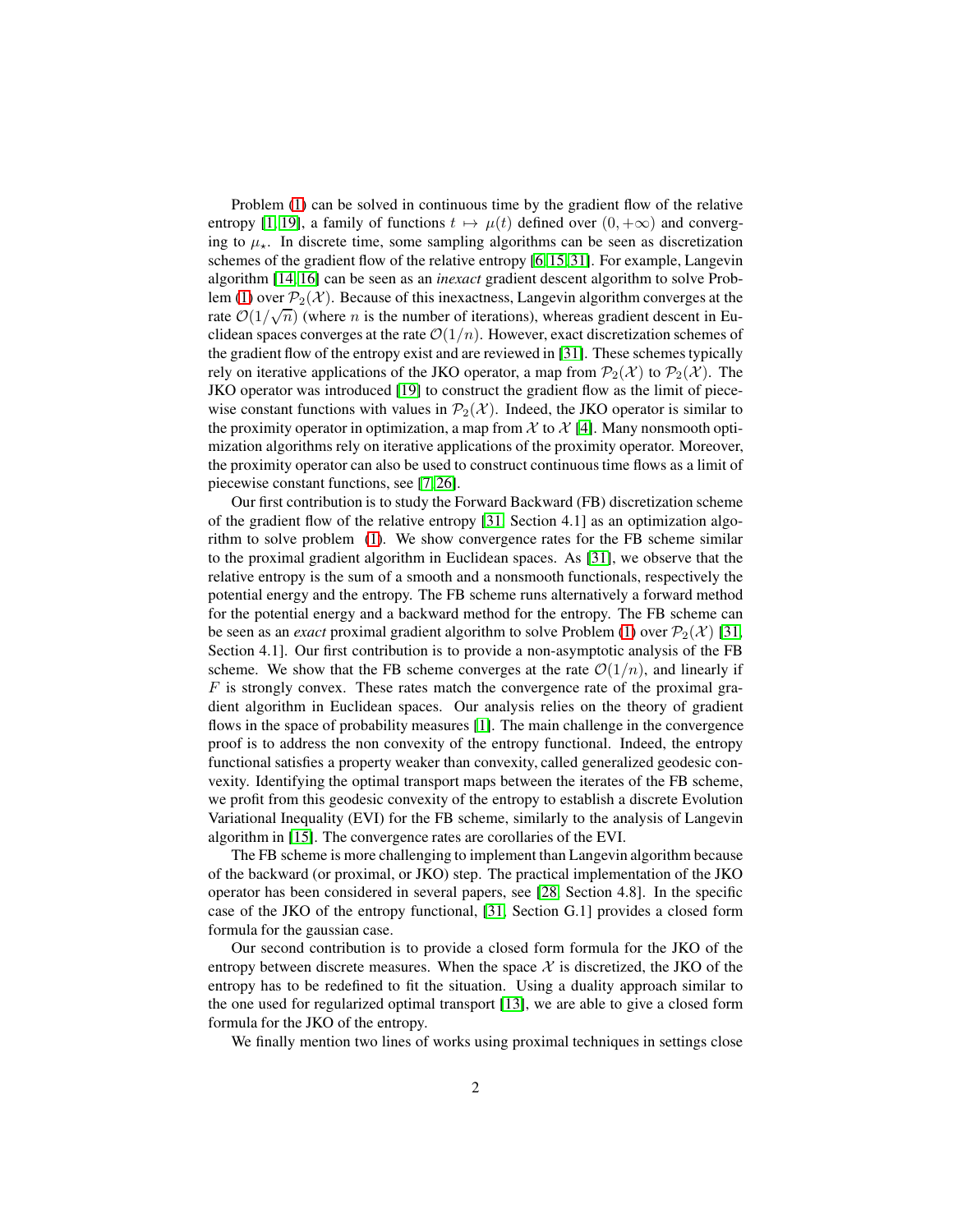(but different) from ours. Proximity operators have been used in Langevin algorithm to sample from target distributions with composite potentials [\[6,](#page-12-2) [15,](#page-13-1) [27,](#page-13-5) [31\]](#page-14-0). Moreover, the space  $\mathcal{P}_2(\mathcal{X})$  can be interpreted as a Riemannian space [\[23,](#page-13-6) [25,](#page-13-7) [30\]](#page-14-2) and the proximal gradient algorithm over finite dimensional Riemannian space have recently been investigated in [\[11,](#page-12-5) [18\]](#page-13-8).

The remainder is organized as follows. In Section [2](#page-2-0) we provide some background knowledge in optimal transport and gradient flows. In Section [3,](#page-6-0) we introduce the Forward Backward Euler discretization scheme. This FB scheme is studied as an optimization algorithm in Section [4.](#page-7-0) We provide non-asymptotic rates for the resolution of [\(1\)](#page-0-1). Then, a closed form formula for the JKO of the entropy between discrete measures is given in Section [5.](#page-10-0) Finally, we conclude in Section [6.](#page-11-0) The convergence proofs are postponed to the appendix.

### <span id="page-2-0"></span>2 Preliminaries

In this section, we introduce the notations and recall fundamental definitions and properties on optimal transport and gradient flows that will be used throughout the paper.

#### 2.1 Notations

In the sequel,  $\mathcal{P}_2(\mathcal{X})$  is the space of probability measures  $\mu$  on X with finite second order moment. Denote  $\mathcal{B}(\mathcal{X})$  the Borelian  $\sigma$ -field over  $\mathcal{X}$ . For any  $\mu \in \mathcal{P}_2(\mathcal{X})$ ,  $L^2(\mu)$ is the space of functions  $f: (\mathcal{X}, \mathcal{B}(\mathcal{X})) \to (\mathcal{X}, \mathcal{B}(\mathcal{X}))$  such that  $\int ||f||^2 d\mu < \infty$ . Note that the identity map I is an element of  $L^2(\mu)$ . For any  $\mu \in \mathcal{P}_2(\mathcal{X})$ , we denote by  $\|\cdot\|_{\mu}$  and  $\langle \cdot, \cdot \rangle_{\mu}$  respectively the norm and the inner product of the space  $L^2(\mu)$ . For any measures  $\mu$ ,  $\nu$ , we write  $\mu \ll \nu$  if  $\mu$  is absolutely continuous with respect to  $\nu$ , and we denote Leb the Lebesgue measure over  $\mathcal{X}$ . The set of regular distributions of the Wasserstein space is denoted  $\mathcal{P}_2^r(\mathcal{X}) := \{ \mu \in \mathcal{P}_2(\mathcal{X}), \mu \ll Leb \}.$  If  $f, g : \mathcal{X} \to \mathcal{X},$ the composition  $f \circ g$  of g by f is sometimes denoted  $f(g)$ .

#### <span id="page-2-3"></span>2.2 Optimal transport

For every measurable map T defined on  $(\mathcal{X}, \mathcal{B}(\mathcal{X}))$  and for every  $\mu \in \mathcal{P}_2(\mathcal{X})$ , we denote  $T_{\#}\mu$  the pushforward measure of  $\mu$  by T characterized by the transfer lemma:

$$
\int \phi(y)dT_{\#}\mu(y) = \int \phi(T(x))d\mu(x) \quad \text{ for any measurable and bounded function } \phi.
$$
\n(2)

Consider the 2-Wasserstein distance defined for every  $\mu, \nu \in \mathcal{P}_2(\mathcal{X})$  by

<span id="page-2-2"></span><span id="page-2-1"></span>
$$
W^{2}(\mu, \nu) := \inf_{v \in \Gamma(\mu, \nu)} \int \|x - y\|^{2} dv(x, y), \tag{3}
$$

where  $\Gamma(\mu, \nu)$  is the set of couplings between  $\mu$  and  $\nu$  [\[30\]](#page-14-2), *i.e.* the set of nonnegative measures *v* over  $\mathcal{X} \times \mathcal{X}$  such that  $P_{\#}v = \mu$  (resp.  $Q_{\#}v = \nu$ ) where  $P : (x, y) \mapsto x$ (resp.  $Q: (x, y) \mapsto x$ ).

We now recall the well-known Brenier theorem [\[9\]](#page-12-6), [\[1,](#page-12-1) Section 6.2.3].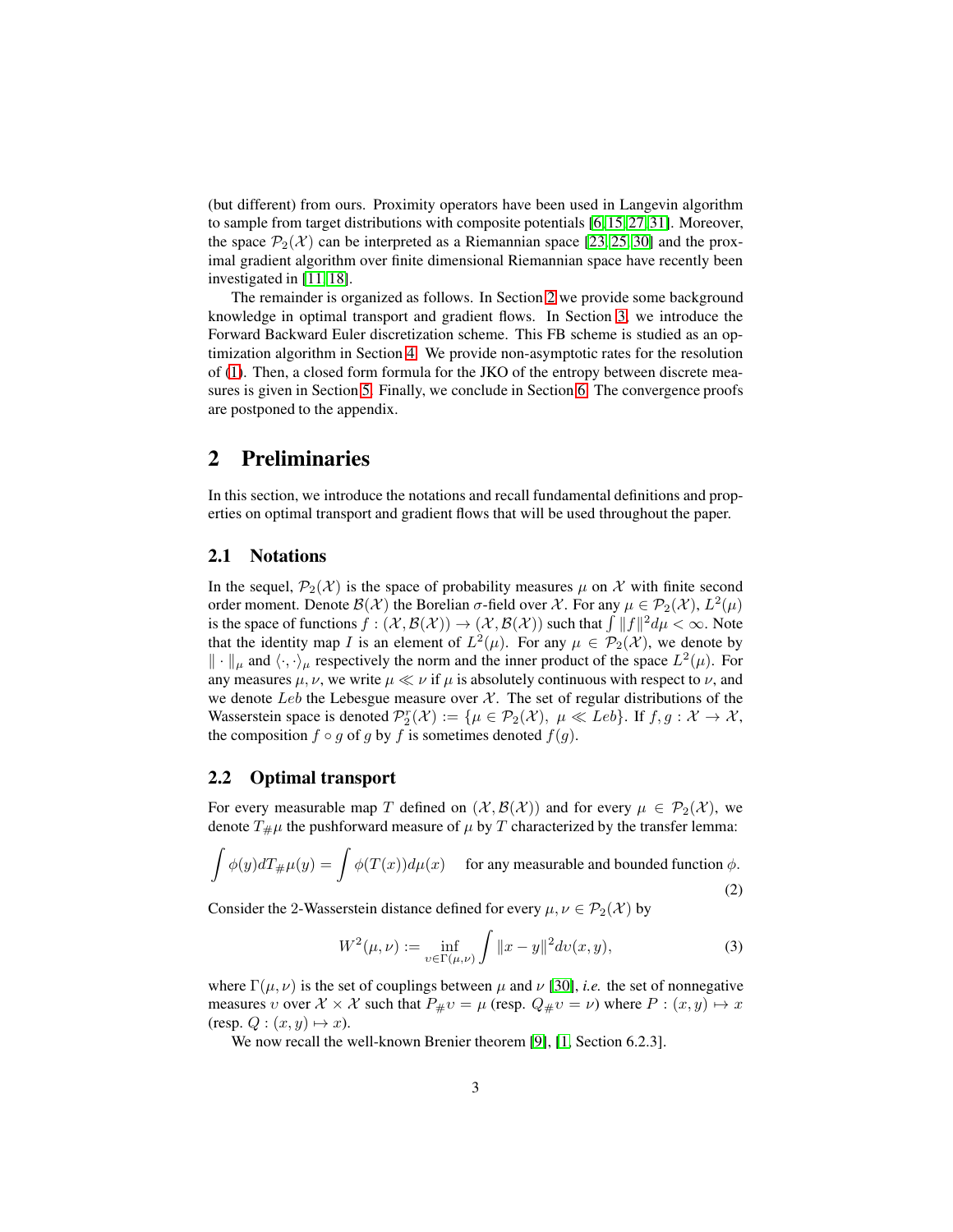**Theorem 2.1** Let  $\mu \in \mathcal{P}_2^r(\mathcal{X})$  and  $\nu \in \mathcal{P}_2(\mathcal{X})$ . Then,

- *1. There exists an unique minimizer* υ *of* [\(3\)](#page-2-1)*. Besides, there exists an uniquely determined*  $\mu$ -almost everywhere (a.e.) map  $T^{\nu}_{\mu}$  :  $\mathcal{X} \rightarrow \mathcal{X}$  such that  $\upsilon =$  $(I, T^{\nu}_{\mu})_{\#}\mu$  where  $(I, T^{\nu}_{\mu}) : (x, y) \mapsto (x, T^{\nu}_{\mu}(x))$ . Finally, there exists a con- $\text{vex function } f: \mathcal{X} \to \mathbb{R} \text{ such that } T^{\nu}_{\mu} = \nabla f \mu$ -a.e.
- *2. As a corollary,*

$$
W^{2}(\mu, \nu) = \int \|x - \nabla f(x)\|^{2} d\mu(x) = \inf_{T_{\#}\mu = \nu} \int \|x - T(x)\|^{2} d\mu(x). \tag{4}
$$

- *3. If*  $g: \mathcal{X} \to \mathbb{R}$  *is convex, then*  $\nabla g$  *is well defined*  $\mu$ -*a.e. and if*  $\nu = \nabla g_{\#} \mu$ *, then*  $T^{\nu}_{\mu} = \nabla g \mu$ -a.e.
- *4.* If  $\nu \in \mathcal{P}_2^r(\mathcal{X})$ , then  $T_{\nu}^{\mu} \circ T_{\mu}^{\nu} = I$   $\mu$ -a.e. and  $T_{\mu}^{\nu} \circ T_{\nu}^{\mu} = I$   $\nu$ -a.e.

Under the assumptions of Theorem [2.1,](#page-2-2) the map  $T^{\nu}_{\mu}$  is called the optimal transport (OT) map from  $\mu$  to  $\nu$ . In this paper, as it is commonly the case in the literature, we may refer to the space of probability distributions  $\mathcal{P}_2(\mathcal{X})$  equipped with the 2-Wasserstein distance as the Wasserstein space.

### 2.3 Review of Gradient Flows and their discretizations

#### 2.3.1 In an Euclidean space

Assume that  $X$  is an Euclidean space, consider a proper lower semi-continuous function  $G: \mathcal{X} \to (-\infty, +\infty]$  and denote  $D(G) = \{x \in \mathcal{X}, G(x) < \infty\}$  its domain. We assume that G is convex, *i.e.*, for every  $x, z \in \mathcal{X}$  and for every  $\varepsilon \in [0, 1]$ , we have:

$$
G(\varepsilon z + (1 - \varepsilon)x) \le \varepsilon G(z) + (1 - \varepsilon)G(x). \tag{5}
$$

Given  $x \in \mathcal{X}, y \in \mathcal{X}$  is a subgradient of G at x if for every  $z \in \mathcal{X}$ ,

$$
G(x) + \langle y, z - x \rangle \le G(z).
$$

The (possibly empty) set of subgradients of G at x is denoted  $\partial G(x)$ , and the map  $x \mapsto \partial G(x)$  is called the subdifferential. If G is differentiable at x, then  $\partial G(x) =$  ${\nabla}G(x)$  where  $\nabla G(x)$  is the gradient of G at x. The subdifferential of the convex function G allows to define the gradient flow of G: for every initial condition  $x(0) = a$ , there exists an unique absolutely continuous function  $x : [0, +\infty) \to \mathcal{X}$  solution to the differential inclusion [\[10,](#page-12-7) Th. 3.1], [\[26,](#page-13-4) Th. 2.7]:

<span id="page-3-0"></span>
$$
\mathsf{x}'(t) \in \partial G(\mathsf{x}(t)).\tag{6}
$$

One can check that the gradient flow of  $G$  is also characterized by the following system of Evolution Variational Inequalities (EVI) :

$$
\forall z \in D(G), \quad \frac{d}{dt} ||\mathbf{x}(t) - z||^2 \leq -2 \left( G(\mathbf{x}(t)) - G(z) \right).
$$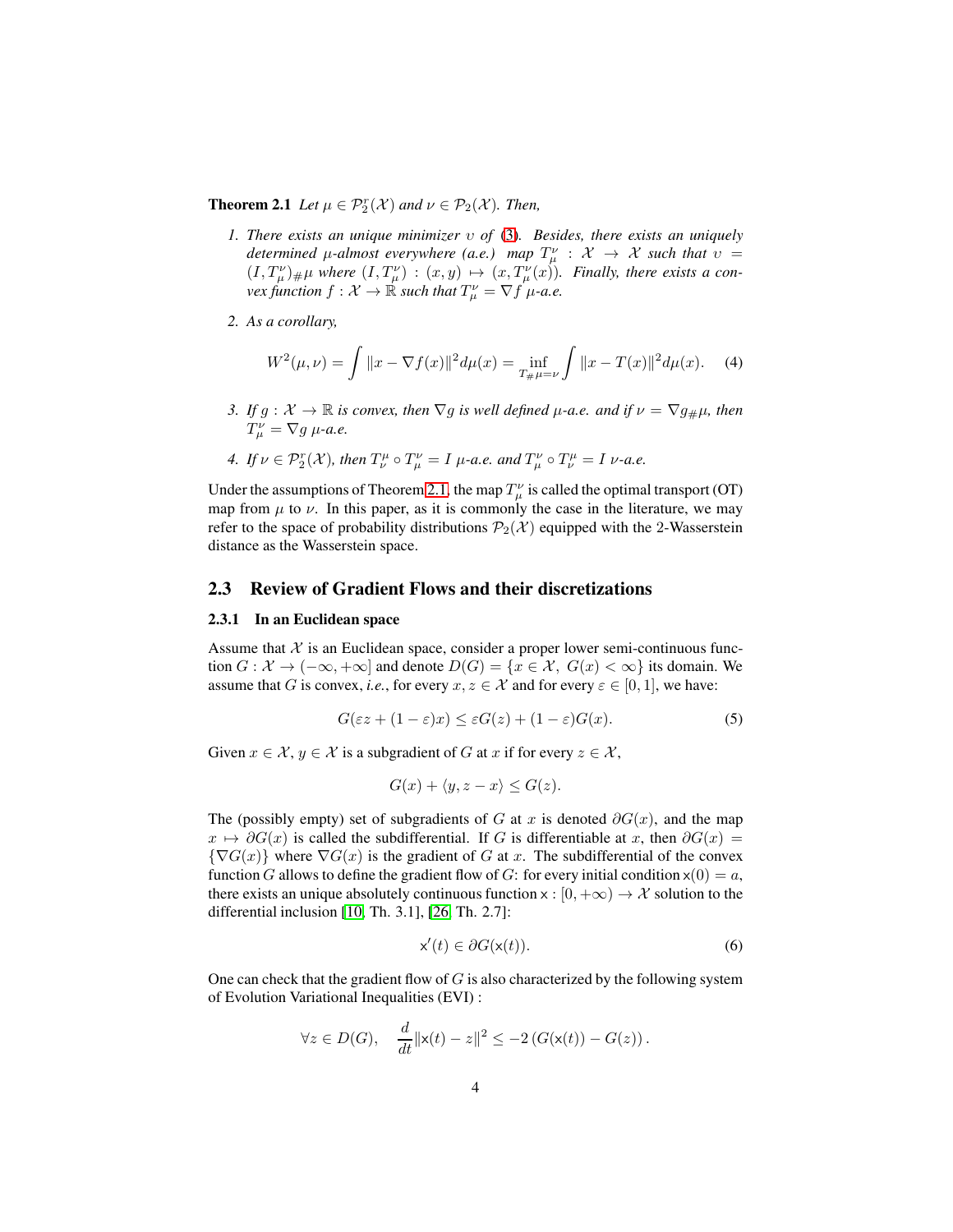In contrast to [\(6\)](#page-3-0), the former characterization allows to define the gradient flow without using the notion of subdifferential, a property that can be practical in nonsmooth settings. Moreover, the non-asymptotic analysis of discretized gradient flows in the optimization literature often relies on discrete versions of the EVI.

The existence of Gradient Flows can be established as the limit of a proximal scheme [\[26,](#page-13-4) Th. 2.14], [7, Th. 5.1] when the step-size  $\gamma \to 0$ . Defining the proximity operator of  $G$  as:

$$
\text{prox}_{\gamma G}(x) := \underset{y \in \mathcal{X}}{\text{arg min}} \, G(y) + \frac{1}{2\gamma} \|y - x\|^2,\tag{7}
$$

the proximal scheme is written

<span id="page-4-0"></span>
$$
x_{n+1} = \text{prox}_{\gamma G}(x_n),\tag{8}
$$

which corresponds to the proximal point algorithm to minimize the function  $G$ , see [\[22\]](#page-13-9). The proximal scheme can be seen as a *Backward Euler discretization* of the gradient flow. Indeed, writing the first order conditions of [\(8\)](#page-4-0), we have

$$
x_{n+1} \in x_n - \gamma \partial G(x_{n+1}),
$$
 or equivalently  $\frac{x_{n+1} - x_n}{\gamma} \in -\partial G(x_{n+1}).$ 

Hence, each iteration of the proximal scheme requires solving an equation which can be intractable in many cases. The *Forward Euler scheme* is a more tractable integrator of the gradient flow of  $G$ , but is less stable and requires the differentiability of  $G$ . Under this assumption, this scheme is written

$$
\frac{x_{n+1} - x_n}{\gamma} = -\nabla G(x_n) \quad \text{or equivalently} \quad x_{n+1} = x_n - \gamma \nabla G(x_n), \tag{9}
$$

which corresponds to the well-known gradient descent algorithm to minimize the function G. Consider now the case where the function G can be decomposed as  $G = F + H$ , where  $F$  is convex and smooth and  $H$  is convex and nonsmooth. To integrate the gradient flow of  $G = F + H$ , another approach is to use the Forward and the Backward Euler schemes for the smooth term and nonsmooth term respectively [\[26\]](#page-13-4). This approach is also motivated by the fact that in many situations, the function  $H$  is simple enough to implement its proximity operator  $prox_{\gamma H}$ . If  $G = F + H$ , the Forward Backward Euler scheme is written

$$
\frac{x_{n+1} - x_n}{\gamma} \in -\nabla F(x_n) - \partial H(x_{n+1}).\tag{10}
$$

Recalling the definition of the proximity operator, this scheme can be rewritten as

$$
x_{n+1} = \text{prox}_{\gamma H}(x_n - \gamma \nabla F(x_n)),\tag{11}
$$

which corresponds to the proximal gradient algorithm to minimize the composite function G.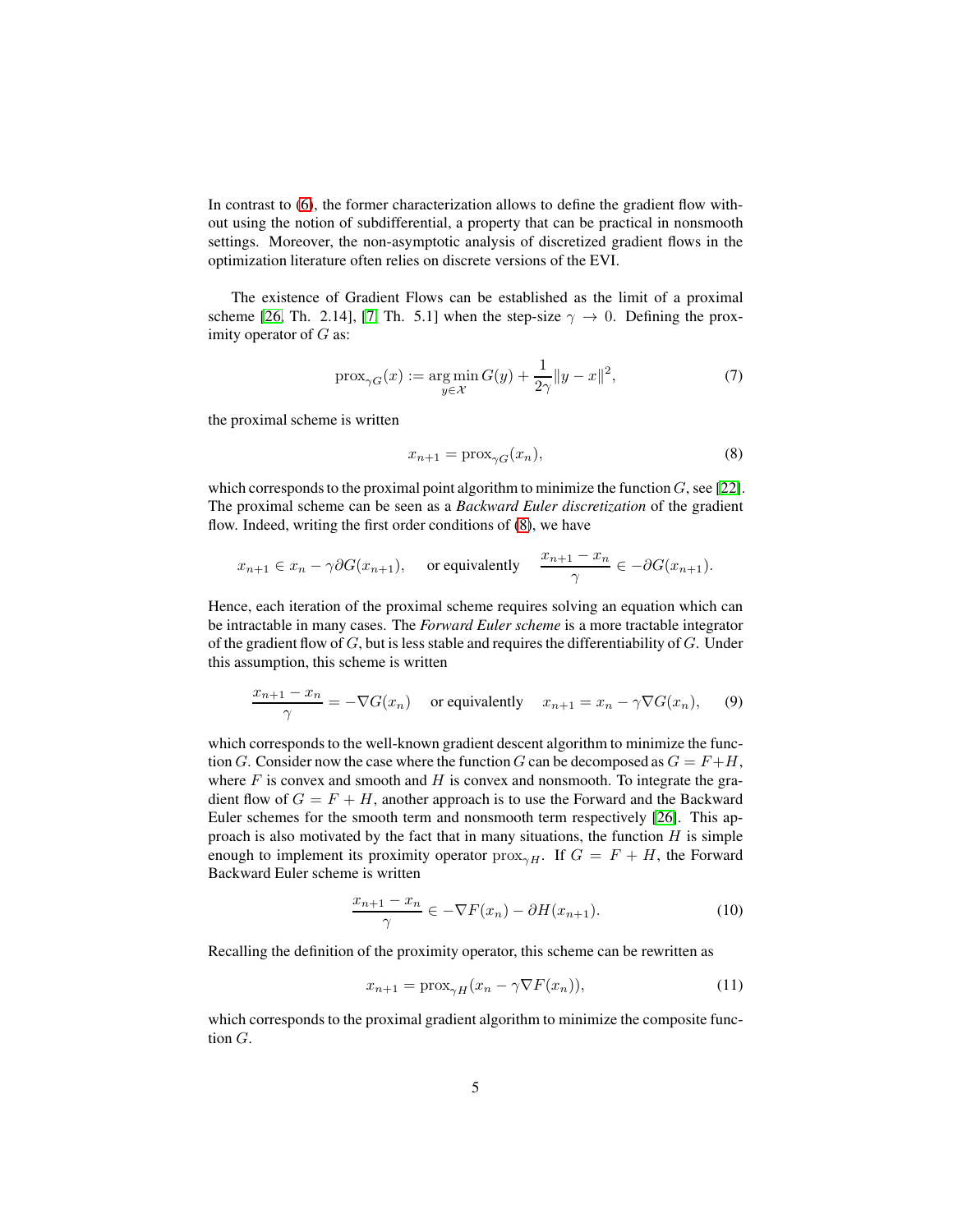#### 2.3.2 In the Wasserstein space

Consider a proper lower semi continuous functional  $\mathcal{G}: \mathcal{P}_2(\mathcal{X}) \to (-\infty, +\infty]$  and denote  $D(\mathcal{G}) = {\mu \in \mathcal{P}_2(\mathcal{X})}, \mathcal{G}(\mu) < \infty}$  its domain. We assume that  $\mathcal{G}$  is convex along generalized geodesics defined by the 2-Wasserstein distance [\[1,](#page-12-1) Chap. 9], *i.e.* for every  $\mu, \pi \in \mathcal{P}_2(\mathcal{X}), \nu \in \mathcal{P}_2^r(\mathcal{X})$  and for every  $\varepsilon \in [0,1],$ 

<span id="page-5-0"></span>
$$
\mathcal{G}((\varepsilon T_{\nu}^{\pi} + (1 - \varepsilon)T_{\nu}^{\mu})_{\#}\nu) \leq \varepsilon \mathcal{G}(\pi) + (1 - \varepsilon)\mathcal{G}(\mu). \tag{12}
$$

where  $T^{\pi}_{\nu}$  and  $T^{\mu}_{\nu}$  are the optimal transport maps from  $\nu$  to  $\pi$  and from  $\nu$  to  $\mu$  respectively. Given  $\mu \in \mathcal{P}_2(\mathcal{X}), \xi \in L^2(\mu)$  is a strong Fréchet subgradient of  $\mathcal G$  at  $\mu$  [\[1,](#page-12-1) Chap. 10] if for every  $\phi \in L^2(\mu)$ ,

$$
\mathcal{G}(\mu) + \varepsilon \langle \xi, \phi \rangle_{\mu} + o(\varepsilon) \leq \mathcal{G}((I + \varepsilon \phi)_{\#} \mu).
$$

The (possibly empty) set of strong Fréchet subgradients of G at  $\mu$  is denoted  $\partial \mathcal{G}(\mu)$ . The map  $\mu \mapsto \partial \mathcal{G}(\mu)$  is called the strong Fréchet subdifferential. Conveniently, a subdifferential notion similar to the strong Fréchet subdifferential enables to define the gradient flow of the functional  $G$  [\[1,](#page-12-1) Chap. 11]. However in the nonsmooth setting that will be considered in this paper, the characterization of gradient flows through EVI will be more practical. The gradient flow of  $\mathcal G$  is the solution of the following system of Evolution Variational Inequalities (EVI) [\[1,](#page-12-1) Th. 11.1.4]:

$$
\forall \pi \in D(\mathcal{G}), \quad \frac{d}{dt} W^2(\mu(t), \pi) \leq -2 \left( \mathcal{G}(\mu(t)) - \mathcal{G}(\pi) \right).
$$

We shall perform a non-asymptotic analysis of a discretized gradient flow scheme to minimize the functional  $\mathcal G$ . Our approach is to prove a discrete EVI for this scheme.

The existence of gradient flows can be established as the limit of a minimizing movement scheme [\[1,](#page-12-1) Th. 11.2.1], [\[19\]](#page-13-0). Defining the JKO operator of  $\mathcal G$  as:

$$
JKO_{\gamma\mathcal{G}}(\mu) := \underset{\nu \in \mathcal{P}_2(\mathcal{X})}{\arg \min} \mathcal{G}(\nu) + \frac{1}{2\gamma} W^2(\nu, \mu),\tag{13}
$$

the JKO scheme is written

$$
\mu_{n+1} = \text{JKO}_{\gamma\mathcal{G}}(\mu_n).
$$

The JKO operator can be seen as a proximity operator by replacing the Wasserstein distance by the Euclidean distance. Moreover, the JKO scheme can be seen as a Backward Euler discretization of the gradient flow. More precisely, under some assumptions on the functional  $G$ , using [\[1,](#page-12-1) Lemma 10.1.2]

$$
\frac{T_{\mu_{n+1}}^{\mu_n}-I}{\gamma}\in \partial \mathcal{G}(\mu_{n+1}).
$$

Since, using Brenier's theorem,  $T^{\mu_n}_{\mu_{n+1}} \circ T^{\mu_{n+1}}_{\mu_n} = I$ , there exists a strong Fréchet subgradient of G at  $\mu_{n+1}$  denoted  $\nabla_W \mathcal{G}(\mu_{n+1})$  such that

$$
\mu_{n+1} = \left(I - \gamma \nabla_W \mathcal{G}(\mu_{n+1}) \circ T_{\mu_n}^{\mu_{n+1}}\right)_{\#} \mu_n.
$$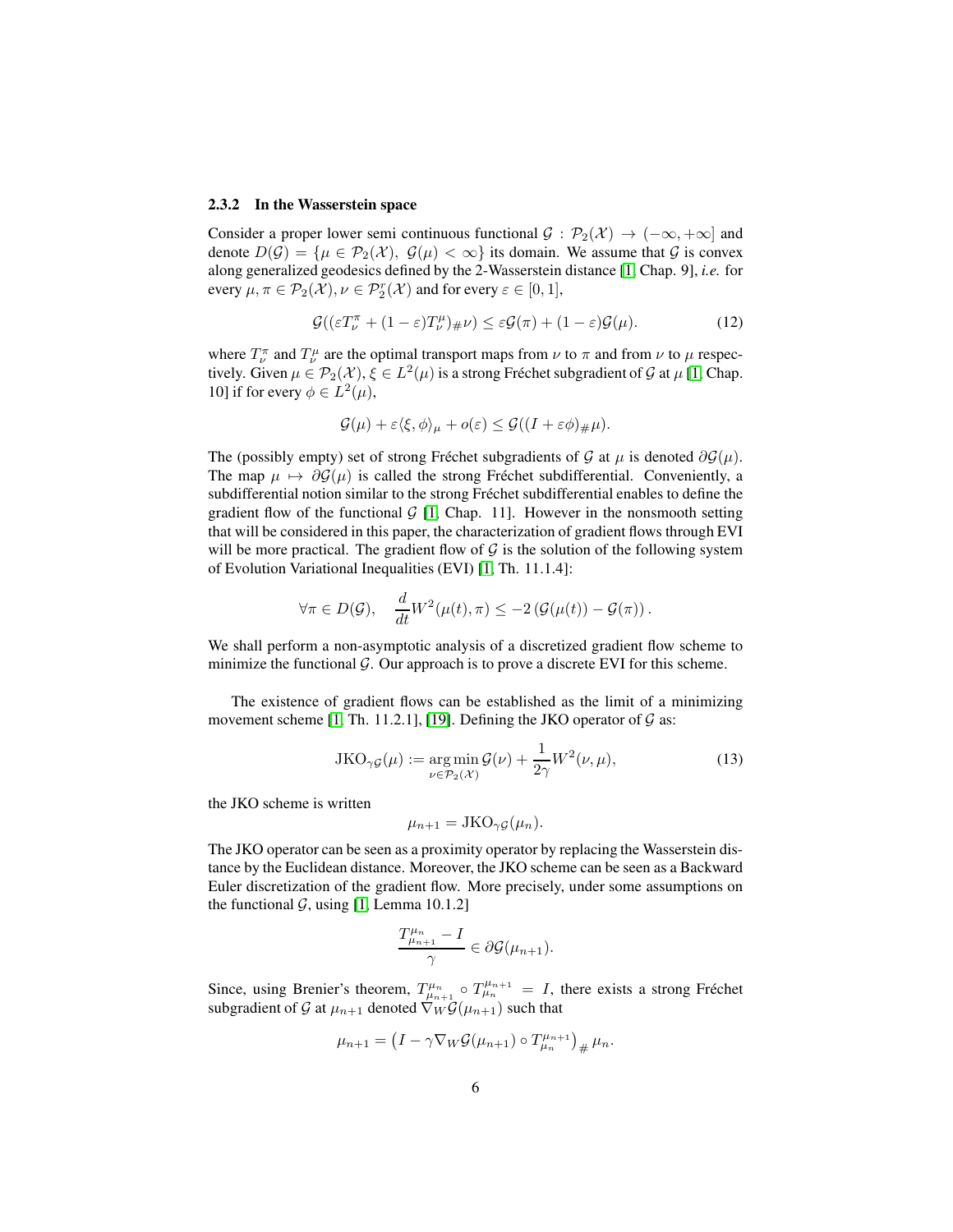Each iteration of the JKO scheme thus requires the minimization of a function which can be intractable in many cases. As previously, the Forward Euler scheme is more tractable and enjoys additionally a simpler geometrical interpretation, see *e.g.* [\[31,](#page-14-0) Section 3.1.3]. Assume  $\partial \mathcal{G}(\mu) = \{ \nabla \mathcal{G}(\mu) \}$  is a singleton for any  $\mu \in D(\mathcal{G})$  (some exam-ples are given [\[1\]](#page-12-1)[Sec. 10.4]). The Forward Euler scheme for the gradient flow of  $G$  is written:

$$
\mu_{n+1} = (I - \gamma \nabla \mathcal{G}(\mu_n))_{\#} \mu_n,\tag{14}
$$

<span id="page-6-2"></span>and corresponds to the iterations of the gradient descent algorithm over the Wasserstein space to minimize  $G$ . Although the Wasserstein space is not a Riemannian manifold, it can still be equipped with a Riemannian structure and a Riemannian interpretation [\[23,](#page-13-6) [25\]](#page-13-7). In particular, the Forward Euler scheme can be seen as a Riemannian gradient descent where the exponential map at  $\mu$  is the map  $\phi \mapsto (I + \phi)_{\#} \mu$  defined on  $L^2(\mu)$ .

# <span id="page-6-0"></span>3 A Forward Backward Euler scheme for the relative entropy

Given two nonnegative measures  $\mu, \pi$  over  $\mathcal{P}_2(\mathcal{X})$ , the Kullback-Leibler divergence (or relative entropy) of  $\mu$  from  $\pi$  is defined as:

$$
KL(\mu|\pi) := \int \log\left(\frac{d\mu}{d\pi}(x)\right) d\mu(x)
$$

if  $\mu \ll \pi$  with density  $\frac{d\mu}{d\pi}$ , and  $\text{KL}(\mu|\pi) := +\infty$  else. Then, for  $\mu \in \mathcal{P}_2(X)$ , we define the potential energy as:

$$
\mathcal{E}_F(\mu) := \int F(x) d\mu(x),\tag{15}
$$

and

$$
\mathcal{H}(\mu) := \int \log \left( \frac{d\mu}{dLeb}(x) \right) d\mu(x),
$$

if  $\mu \ll Leb$  with density  $\frac{d\mu}{dLeb}$ , and  $\mathcal{H}(\mu) := +\infty$  else. Throughout this paper, we assume the following on the potential function F: there exists  $L, \lambda \geq 0$  such that

• A1. F is L-smooth *i.e.* F is differentiable and  $\nabla F$  is L-Lipschitz continuous; for all  $(x, y) \in \mathcal{X}^2$ :

$$
F(y) \le F(x) + \langle \nabla F(x), y - x \rangle + \frac{L}{2} ||x - y||^2.
$$
 (16)

• **A2.** *F* is  $\lambda$ -strongly convex (we allow  $\lambda = 0$ ); for all  $(x, y) \in \mathcal{X}^2$ :

<span id="page-6-1"></span>
$$
F(x) \le F(y) - \langle \nabla F(x), y - x \rangle - \frac{\lambda}{2} ||x - y||^2.
$$
 (17)

We first recall that the KL divergence can be expressed (up to an additive constant) as a sum of the potential and the entropy functionals.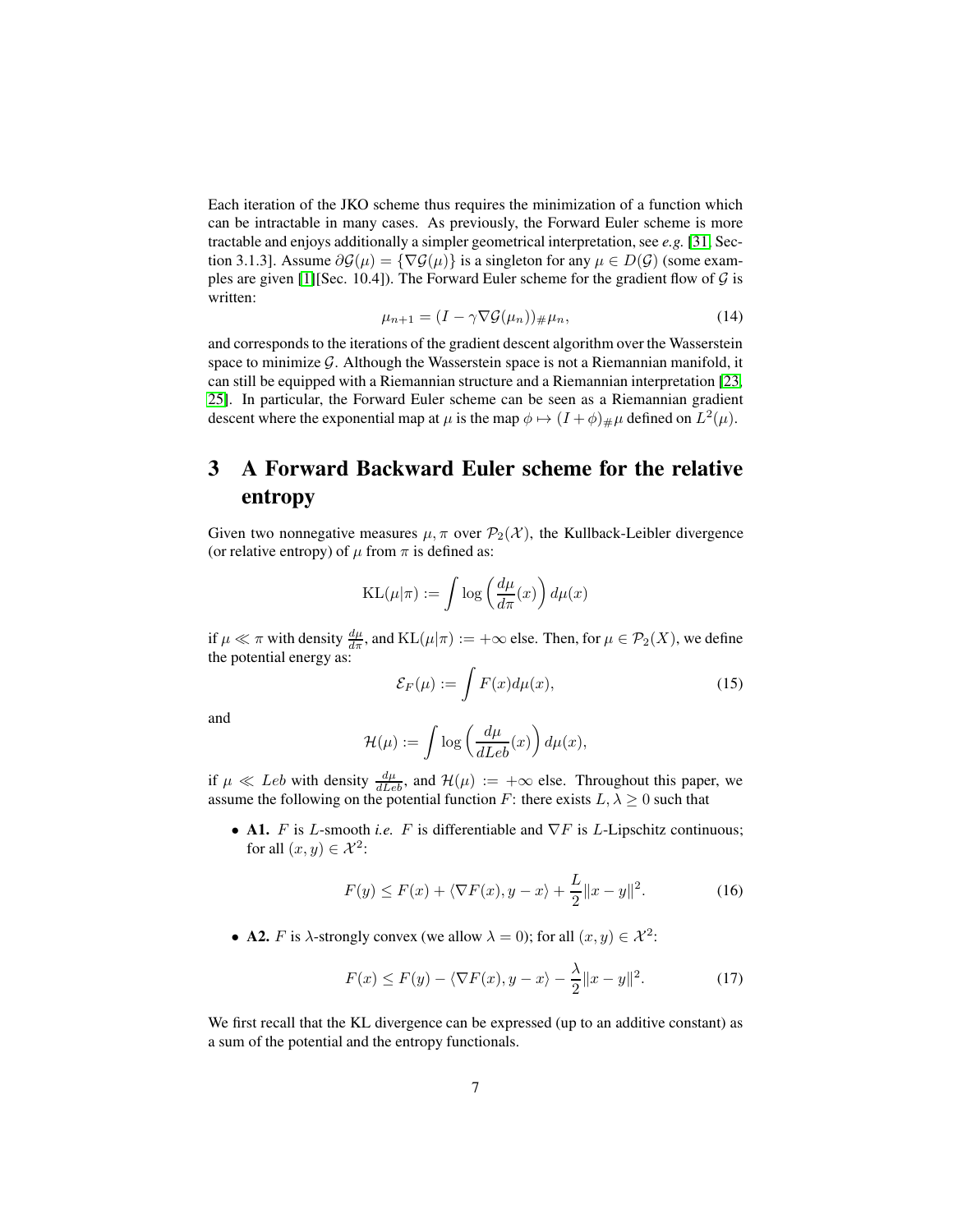**Lemma 3.1** *[\[15,](#page-13-1) Lemma 1] Let*  $\mu_*(x) \propto \exp(-F(x))$  *be the target distribution. Then,*  $\mu_* \in \mathcal{P}_2(\mathcal{X})$ *,*  $\mathcal{E}_F(\mu_*) < \infty$  *and*  $\mathcal{H}(\mu_*) < \infty$ *. Moreover, for every*  $\mu \in \mathcal{P}_2(\mathcal{X})$ *satisfying*  $\mathcal{E}_F(\mu) < \infty$ ,

$$
KL(\mu|\mu_\star) = \mathcal{E}_F(\mu) + \mathcal{H}(\mu) - (\mathcal{E}_F(\mu_\star) + \mathcal{H}(\mu_\star)).
$$
\n(18)

Based on Lemma [\(3.1\)](#page-6-1), Problem [\(1\)](#page-0-1) can be rewritten as the minimization of the potential energy regularized by the entropy:

$$
\mu_{\star} = \underset{\mu \in \mathcal{P}_2(\mathcal{X})}{\arg \min} \mathcal{E}_F(\mu) + \mathcal{H}(\mu). \tag{19}
$$

Since the target distribution  $\mu_{\star}$  is a minimizer of the composite functional  $\mathcal{G} = \mathcal{E}_F + \mathcal{H}$ , we use a Forward Backward Euler scheme to integrate the gradient flow of G. As  $H$ is nonsmooth, see [\[31,](#page-14-0) Section 3.1.1], this scheme relies on the implementation of the JKO operator of the entropy  $JKO_{\gamma\mathcal{H}}$ , treated separately in Section [5.](#page-10-0) The proposed Forward Backward Euler scheme is written, for  $n \geq 0$ : [\[31,](#page-14-0) Section 4.1]

<span id="page-7-2"></span><span id="page-7-1"></span>
$$
\nu_{n+1} = (I - \gamma \nabla F)_{\#} \mu_n \tag{20}
$$

$$
\mu_{n+1} = \text{JKO}_{\gamma\mathcal{H}}(\nu_{n+1}).\tag{21}
$$

This scheme can be seen as a proximal gradient algorithm over the Wasserstein space to minimize the composite function  $G = \mathcal{E}_F + \mathcal{H}$ .

Remark 1 (Comparison with Forward Euler schemes) *The Forward Euler scheme* [\(14\)](#page-6-2) for  $\mathcal{G} = \mathcal{E}_F + \mathcal{H}$  was considered in [\[31,](#page-14-0) Section 3.1.3]. This scheme is notably dif*ficult to analyze because of the nonsmoothness of* H *[\[31,](#page-14-0) Section 3.1.1]. Moreover, Stein Variational Gradient Descent (SVGD) algorithm introduced recently [\[20,](#page-13-10)[21\]](#page-13-11) can be seen as a Forward Euler scheme under the inner product*  $\langle \cdot, \cdot \rangle_H$  *of a Reproducing Kernel Hilbert Space (RKHS)* H *dense in* L 2 (µ) *for every* µ*. Indeed, SVGD is written*

$$
\mu_{n+1} = (I - \gamma P_{\mu} \nabla \mathcal{G}(\mu_n))_{\#} \mu_n,
$$

where  $P_\mu : L^2(\mu) \to L^2(\mu)$  is the kernel integral operator defined by  $P_\mu f = \int f(x) k(\cdot,x) d\mu(x) \in$ H where k is the kernel of H. The inner product  $\langle \cdot, \cdot \rangle_H$  can be seen as the inner prod*uct induced by*  $P_{\mu}^{-1}$  *on* H. Indeed, for every  $f, g \in H$ ,  $\langle f, g \rangle_H = \langle P_{\mu}^{-1}f, g \rangle_{\mu}$ , see *e.g.* [\[3,](#page-12-8) Section 2.1]. Moreover,  $P_\mu \nabla \mathcal{G}(\mu)$  can be seen as the gradient of  $\mathcal G$  at  $\mu$  un*der the inner product*  $\langle \cdot, \cdot \rangle_H$  *since*  $\langle P_u \nabla \mathcal{G}(\mu), g \rangle_H = \langle \nabla \mathcal{G}(\mu), g \rangle_\mu$  *for every*  $g \in H$ *. Finally, to the best of our knowledge, the non asymptotic performances of SVGD algorithm remain unclear.*

In the next section, we study the non asymptotic properties of the FB scheme.

### <span id="page-7-0"></span>4 Non asymptotic analysis

We consider a fixed step size  $\gamma < 1/L$  and a probability distribution  $\pi \in \mathcal{P}_2(\mathcal{X})$ . Our main result (Proposition [4.7\)](#page-9-0) combines two ingredients: the identification of the optimal transport maps between  $\mu_n$ ,  $\nu_{n+1}$  and  $\mu_{n+1}$  (see Equations [\(20\)](#page-7-1) and [\(21\)](#page-7-2)), and a proof of a discrete EVI for the proximal gradient algorithm.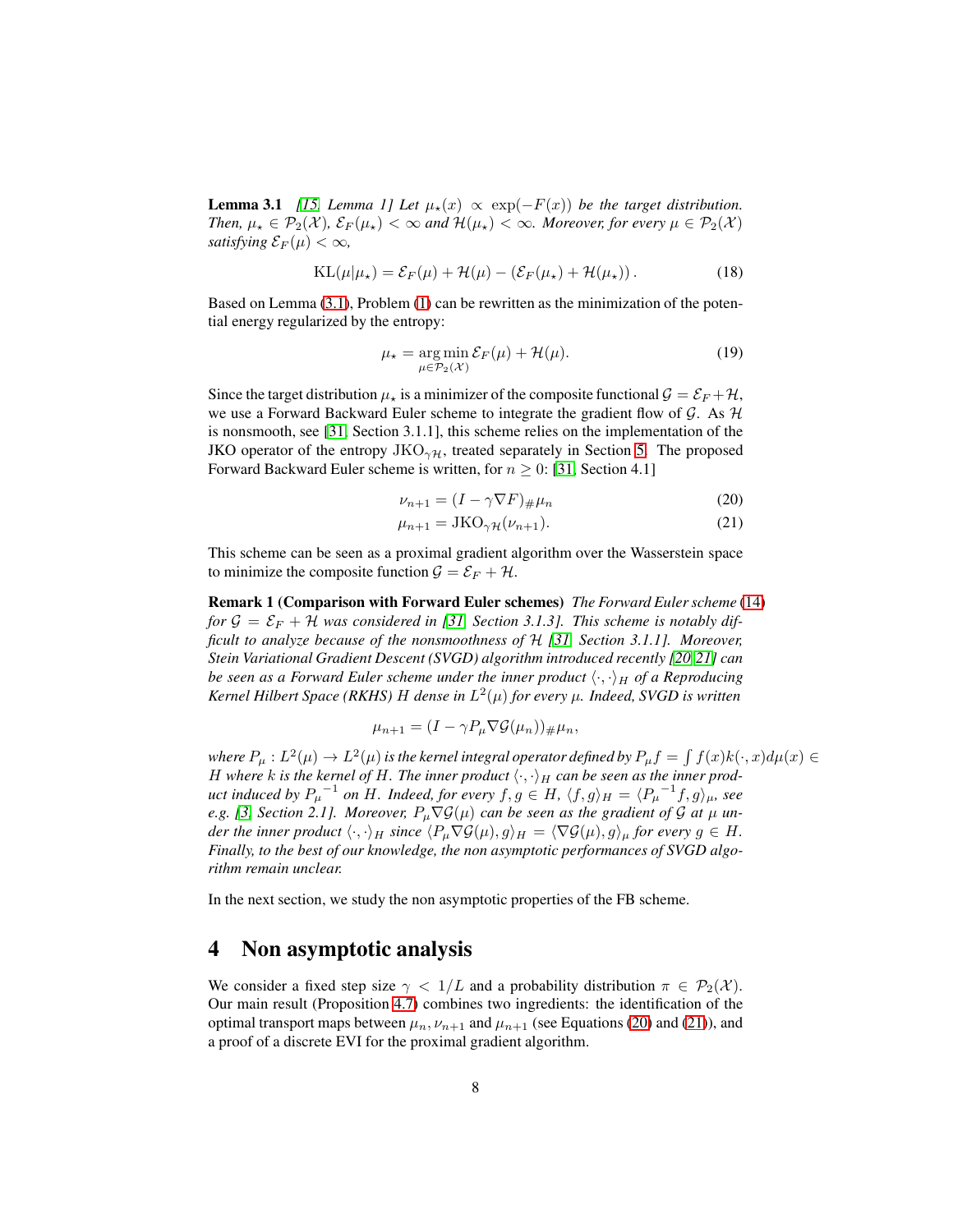#### 4.1 Identification of optimal transport maps

Lemmas [4.1](#page-8-0)[,4.2](#page-8-1) identify the optimal transport maps from  $\mu_n$  to  $\nu_{n+1}$  and from  $\nu_{n+1}$ to  $\mu_{n+1}$  in the Forward Backward Euler scheme, as soon as the step size is sufficiently small. In particular, Lemma [4.2](#page-8-1) is a consequence of [\[1,](#page-12-1) Lemma 10.1.2].

**Lemma 4.1** *Let*  $\mu \in \mathcal{P}_2^r(\mathcal{X})$  *and*  $\nu = (I - \gamma \nabla F)_{\#}\mu$ *. Then if*  $\gamma < 1/L$ *, the optimal transport map from* µ *to* ν *corresponds to*

<span id="page-8-0"></span>
$$
T_{\mu}^{\nu}=I-\gamma\nabla F.
$$

<span id="page-8-1"></span>*Moreover,*  $\nu \in \mathcal{P}_2^r(\mathcal{X})$ .

**Lemma 4.2** *Let*  $\nu \in \mathcal{P}_2(\mathcal{X})$ *. If*  $\mu = \text{JKO}_{\gamma H}(\nu)$ *, then*  $\mu \in D(\mathcal{H}) \subset \mathcal{P}_2^r(\mathcal{X})$  *and the optimal transport map from*  $\mu$  *to*  $\nu$  *satisfies*  $T^{\nu}_{\mu} \in I + \gamma \partial \mathcal{H}(\mu)$ *. In other words, there exists a strong Fréchet subgradient at*  $\mu$  *denoted*  $\nabla_W \mathcal{H}(\mu)$  *such that* 

<span id="page-8-2"></span>
$$
T^{\nu}_{\mu} = I + \gamma \nabla_{W} \mathcal{H}(\mu). \tag{22}
$$

Using Lemmas [4.1](#page-8-0)[,4.2,](#page-8-1) if  $\mu_0 \in \mathcal{P}_2^r(\mathcal{X})$ , then  $\mu_n, \nu_n \in \mathcal{P}_2^r(\mathcal{X})$  for every n by induction. This remark allows to consider optimal transport maps from  $\mu_n$  and  $\nu_n$  to any  $\pi \in$  $\mathcal{P}_2(\mathcal{X})$ . The next lemma extends [\[1,](#page-12-1) 10.1.1.B] using the generalized geodesic convexity of  $H$  and the strong Fréchet subdifferential of  $H$ .

**Lemma 4.3** *Let*  $\nu \in \mathcal{P}_2^r(\mathcal{X})$ ,  $\mu, \pi \in \mathcal{P}_2(\mathcal{X})$  and  $T_{\nu}^{\mu}, T_{\nu}^{\pi}$  the optimal transport maps *from*  $\nu$  *to*  $\mu$  *and from*  $\nu$  *to*  $\pi$  *respectively. If*  $\xi \in \partial \mathcal{H}(\mu)$ *, then* 

<span id="page-8-3"></span>
$$
\langle \xi \circ T_{\nu}^{\mu}, T_{\nu}^{\pi} - T_{\nu}^{\mu} \rangle_{\nu} \le \mathcal{H}(\pi) - \mathcal{H}(\mu). \tag{23}
$$

Equipped with these preliminary results, we can establish a discrete EVI for the FB scheme [\(20\)](#page-7-1)- [\(21\)](#page-7-2) in the next subsection.

#### 4.2 A descent lemma

Without using any convexity assumption on  $F$ , we first obtain a descent lemma. We denote  $Y_{n+1} := T^{\mu_{n+1}}_{\nu_{n+1}}$  the optimal transport map between  $\nu_{n+1}$  and  $\mu_{n+1}$  in the Forward Backward Euler scheme [\(20\)](#page-7-1), [\(21\)](#page-7-2), and  $X_{n+1} := Y_{n+1} \circ (I - \gamma \nabla F)$ .

**Theorem 4.4 (Descent)** *Assume*  $\mu_0 \in \mathcal{P}_2^r(\mathcal{X})$ ,  $\gamma < 1/L$  *and* **A1***. Then for*  $n \geq 0$ *, there exists a strong Fréchet subgradient at*  $\mu_{n+1}$  *denoted*  $\nabla_W \mathcal{H}(\mu_{n+1})$  *such that:* 

$$
\mathcal{G}(\mu_{n+1}) \leq \mathcal{G}(\mu_n) - \gamma \left(1 - \frac{L\gamma}{2}\right) \|\nabla F + \nabla_W \mathcal{H}(\mu_{n+1})(X_{n+1})\|_{\mu_n}^2,
$$

*where we use the notation*  $\nabla_W \mathcal{H}(\mu_{n+1})(X_{n+1})$  *to denote*  $\nabla_W \mathcal{H}(\mu_{n+1}) \circ X_{n+1}$ *.* 

Hence, the sequence  $(\mathcal{G}(\mu_n))_n$  is decreasing as soon as the step-size is small enough.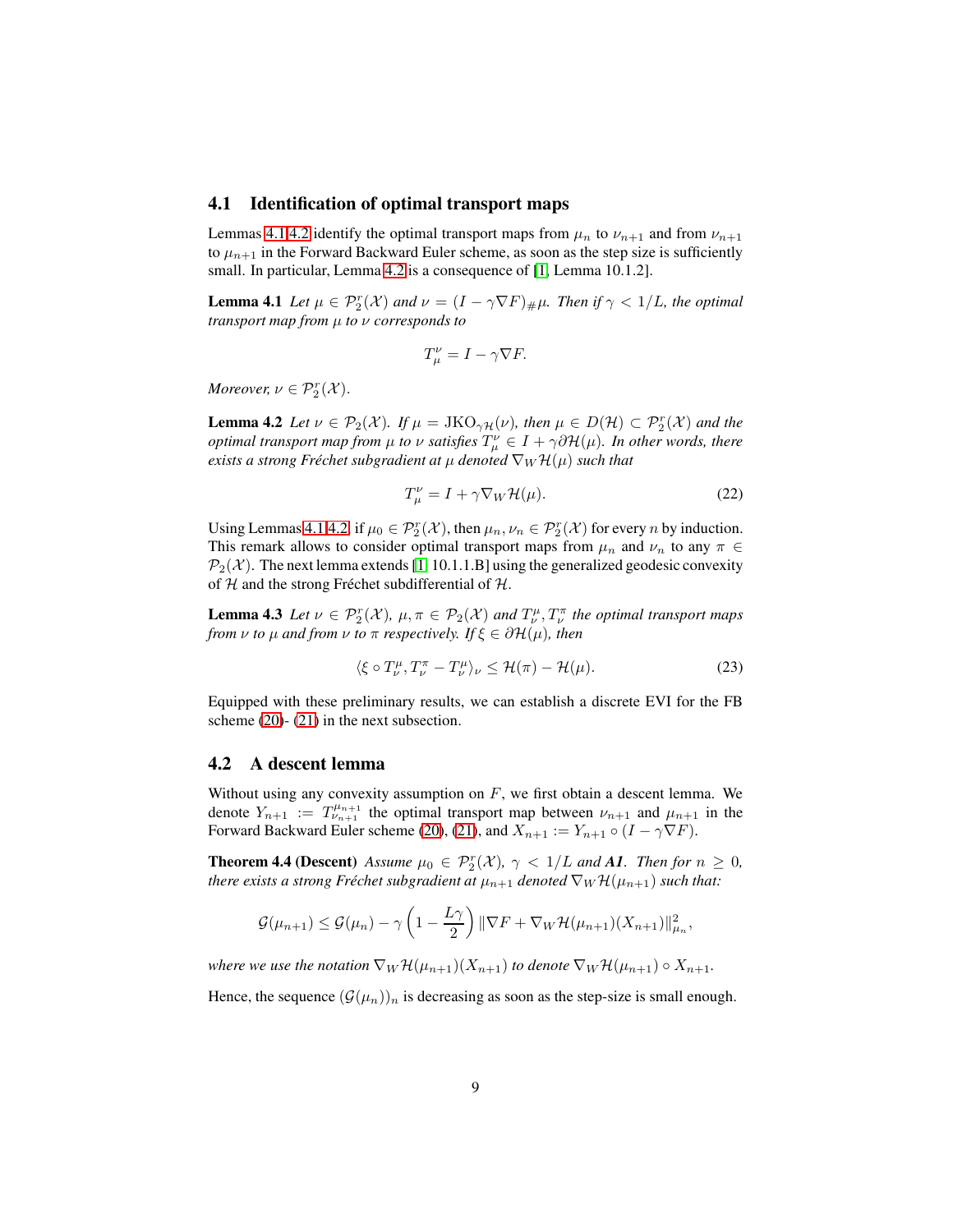### 4.3 Discrete EVI

To prove a discrete EVI and obtain convergence rates, we need the additional convexity assumption  $A2$  on the potential function F. We firstly prove the two following lemmas.

**Lemma 4.5** *Assume*  $\mu_0 \in \mathcal{P}_2^r(\mathcal{X}), \ \gamma < 1/L$ *. Then for*  $n \geq 0$  *and*  $\pi \in \mathcal{P}_2(\mathcal{X})$ *, there exists a strong Fréchet subgradient at*  $\mu_{n+1}$  *denoted*  $\nabla_W \mathcal{H}(\mu_{n+1})$  *such that:* 

<span id="page-9-2"></span>
$$
W^{2}(\mu_{n+1}, \pi) \leq W^{2}(\nu_{n+1}, \pi) - 2\gamma \left( \mathcal{H}(\mu_{n+1}) - \mathcal{H}(\pi) \right) - \gamma^{2} \|\nabla_{W} \mathcal{H}(\mu_{n+1})\|_{\mu_{n+1}}^{2}.
$$

<span id="page-9-3"></span>**Lemma 4.6** Assume  $\mu_0 \in \mathcal{P}_2^r(\mathcal{X})$  and  $\gamma \leq 1/L$ , A1 and A2 with  $\lambda \geq 0$ . Then for  $n \geq 0$ *, and*  $\pi \in \mathcal{P}_2(\mathcal{X})$ 

$$
W^2(\nu_{n+1}, \pi) \le (1 - \gamma \lambda) W^2(\mu_n, \pi) - 2\gamma \left(\mathcal{E}_F(\mu_n) - \mathcal{E}_F(\pi)\right) + \gamma^2 \|\nabla F\|_{\mu_n}^2.
$$

We can now provide a discrete EVI for the functional  $\mathcal{G} = \mathcal{E}_F + \mathcal{H}$ .

**Proposition 4.7 (discrete EVI)** Assume  $\mu_0 \in \mathcal{P}_2^r(\mathcal{X})$ ,  $\gamma < 1/L$ , A1 and A2 with  $\lambda \geq 0$ *. Then for*  $n \geq 0$  *and*  $\pi \in \mathcal{P}_2(\mathcal{X})$ *, there exists a strong Fréchet subgradient at*  $\mu_{n+1}$  *denoted*  $\nabla_W \mathcal{H}(\mu_{n+1})$  *such that the Forward Backward Euler scheme verifies:* 

<span id="page-9-0"></span>
$$
W^2(\mu_{n+1}, \pi) \le (1 - \gamma \lambda) W^2(\mu_n, \pi) - 2\gamma \left(\mathcal{G}(\mu_{n+1}) - \mathcal{G}(\pi)\right). \tag{24}
$$

#### 4.4 Convergence rates

When the potential function  $F$  is convex, we easily get rates from the discrete EVI inequality provided above. Theorem [4.8](#page-9-1) is a direct consequence of Proposition [4.7](#page-9-0) by taking  $\pi = \mu_{\star}$ , and its corollaries provide rates depending on the strong convexity parameter of F.

**Theorem 4.8** *Assume*  $\mu_0 \in \mathcal{P}_2^r(\mathcal{X})$ ,  $\gamma < 1/L$ , **A1** and **A2** with  $\lambda \geq 0$ . Then for every  $n > 0$ ,

<span id="page-9-1"></span>
$$
W^2(\mu_{n+1}, \mu_\star) \le (1 - \gamma \lambda) W^2(\mu_n, \mu_\star) - 2\gamma \mathrm{KL}(\mu_{n+1}|\mu_\star).
$$

<span id="page-9-4"></span>**Corollary 4.9 (Convex case rate)** *Under the assumptions of Theorem [4.8,](#page-9-1) for*  $n \geq 0$ *:* 

$$
KL(\mu_n|\mu_\star) \le \frac{W^2(\mu_0, \mu_\star)}{2\gamma n}.
$$

<span id="page-9-5"></span>Corollary 4.10 (Strongly convex case rate) *Under the assumptions of Theorem [4.8,](#page-9-1) if*  $\lambda > 0$ *, then for*  $n \geq 0$ *:* 

$$
W^2(\mu_n, \mu_\star) \le (1 - \gamma \lambda)^n W^2(\mu_0, \mu_\star).
$$

Hence, as soon as  $F$  is convex, we get sublinear rates in terms of the Kullback-Leibler divergence, while when F is  $\lambda$ -strongly convex with  $\lambda > 0$ , we get linear rates in the Wasserstein distance for the iterates of the Forward Backward Euler scheme.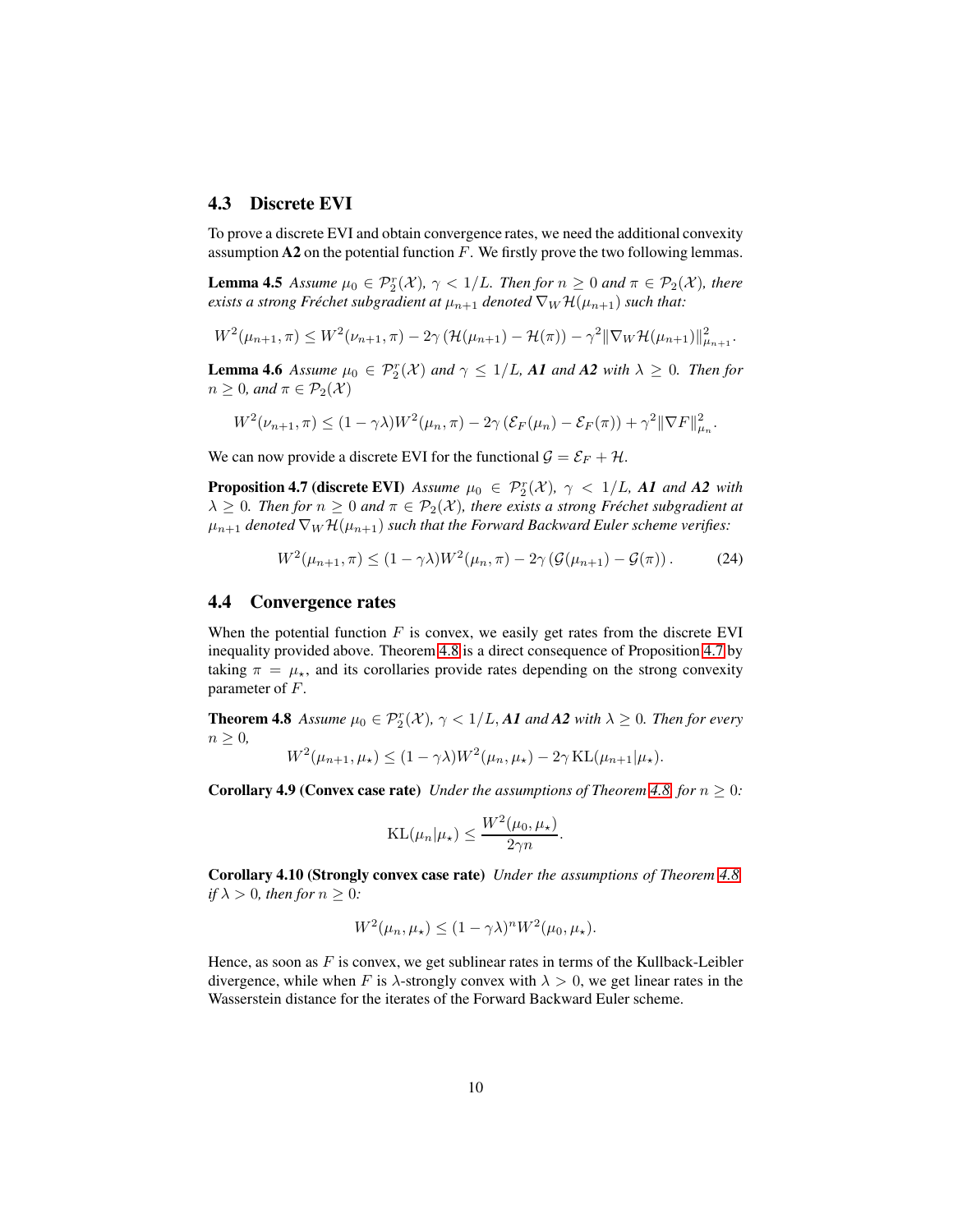Remark 2 *The rates match the rates of the proximal gradient algorithm in the convex and strongly convex cases by replacing the squared Euclidean norm by the squared Wasserstein distance and the objective function by the KL divergence, [\[24\]](#page-13-12). Moreover, these rates are discrete time analogues of the continuous time rates obtained in [\[1,](#page-12-1) Th. 11.2.1] for the gradient flow of* G*.*

The Forward Backward Euler scheme thus enjoys strong theoretical guarantees. However, the implementation of the JKO operator of the entropy functional remains a technical challenge. In the next section, we propose a practical implementation of this operator for discrete measures.

### <span id="page-10-0"></span>5 JKO operator of the entropy functional

The most demanding step of the FB scheme is the backward step [\(21\)](#page-7-2). As explained above, the implementation of this step has been investigated in several papers. In this section, we derive an approximate implementation inspired by [\[13\]](#page-12-4). First, note that

$$
\min_{\nu \in \mathcal{P}_2(\mathcal{X})} \gamma \mathcal{H}(\nu) + \frac{1}{2} W^2(\nu, \mu) = \min_{\nu \in \mathcal{P}_2(\mathcal{X})} \min_{v \in \Gamma(\mu, \nu)} \gamma \mathcal{H}(\nu) + \frac{1}{2} \int \|x - y\|^2 dv(x, y)
$$

$$
= \min_{v: P_{\#}v = \mu} \gamma \mathcal{H}(Q_{\#}v) + \frac{1}{2} \int \|x - y\|^2 dv(x, y), \quad (25)
$$

where  $P$  and  $Q$  are defined in Section [2.2.](#page-2-3) Consider the case where the FB scheme is approximated by discretizing the space  $X$  (by a grid for example). In this case, all probability distributions are approximated by discrete measures (supported by the nodes of the grid). From [\(25\)](#page-10-1), we can obtain a discrete formulation of the JKO of the entropy as follows. Suppose that  $\mu$  and  $\nu$  are discrete, *i.e.*, of the form  $\mu = \sum_{i=1}^n \mu(i) \delta_{x(i)}$  and  $\nu = \sum_{i=1}^m \nu(j) \delta_{y(j)}$  where the coefficients  $(\mu(i))$  are known but not the  $(\nu(j))$ . Then, a discrete reformulation of [\(25\)](#page-10-1) is

<span id="page-10-2"></span><span id="page-10-1"></span>
$$
\min_{P \in \mathbb{R}_+^{n \times m}} \gamma H(P^T 1_n) + \frac{1}{2} \langle P, M \rangle \text{ such that } P1_m = \mu. \tag{26}
$$

where  $M \in \mathbb{R}^{n \times m}_{+}$  is the cost matrix  $M(i, j) = ||x(i) - y(j)||^2$  and  $H(a) = \sum_{i=1}^{m} a(i) \log(a(i))$ for  $a = (a(1), \ldots, a(m)) \in \mathbb{R}^M_+$ . Moreover,  $\nu = P^T 1_n$  is the discretized  $\overline{JKO}_{\gamma\mathcal{H}}(\mu)$ , where P is the solution to [\(26\)](#page-10-2). The discrete distribution  $\nu$  can be computed in closed form. Introduce the Lagrangian multiplier  $\alpha$  associated to the constraint of [\(26\)](#page-10-2). The Lagrangian reads:

<span id="page-10-3"></span>
$$
\mathcal{L}(P,\alpha) = \langle P,M \rangle + \gamma \sum_{j=1}^{n} (P^{T}1_{n})(j) \log((P^{T}1_{n})(j)) + \langle \alpha, P1_{m} - \mu \rangle.
$$
 (27)

Now fix  $i \in \{1, ..., m\}$  and  $j \in \{1, ..., n\}$ . Noting that  $(P^{T}1_{n})(j) = \sum_{i=1}^{m} P(i, j)$ , the first order optimality condition results in

$$
\frac{\partial \mathcal{L}}{\partial P(i,j)}(P,\alpha) = M(i,j) + \gamma \left( \log((P^T 1_n)(j)) + \frac{P(i,j)}{(P^T 1_n)(j)} \right) + \alpha(i) = 0. \tag{28}
$$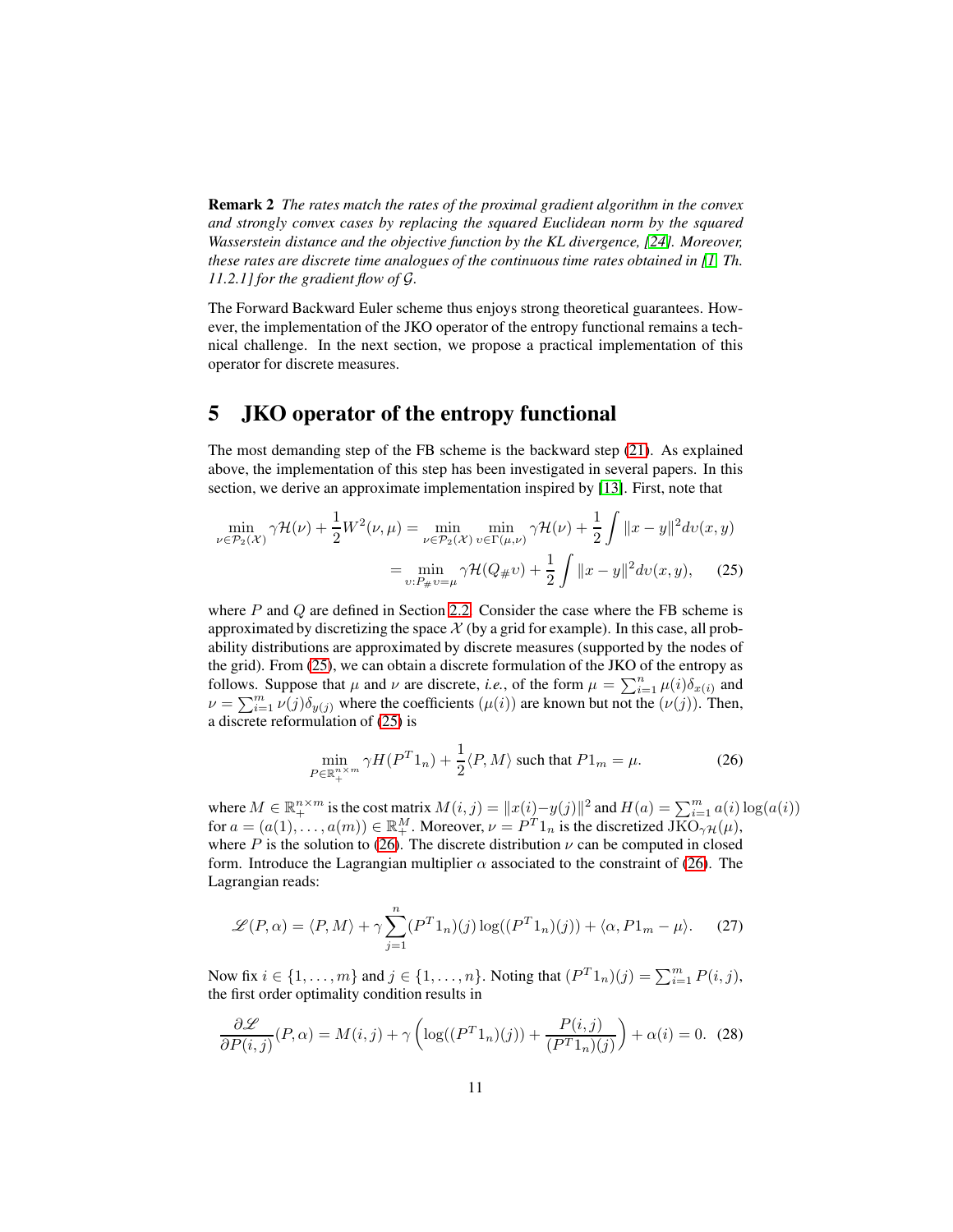Summing Equation [\(28\)](#page-10-3) for all indices  $i \in \{1, \ldots, m\}$ , we get successively

$$
0 = MT 1n(j) + \gamma \left( m \log((PT 1n)(j)) + 1 \right) + \langle \alpha, 1_m \rangle,
$$
 (29)

and

$$
\nu(j) = (P^T 1_n)(j) = \exp\left(-\frac{M^T 1_n(j) + \langle \alpha, 1_m \rangle + \gamma}{\gamma m}\right).
$$
 (30)

Let  $C = \exp\left(-\frac{\langle \alpha, 1_m \rangle + \gamma}{\gamma m}\right)$ . Since C does not depend on j,

$$
\nu(j) = C \exp\left(-\frac{M^T 1_n(j)}{\gamma m}\right). \tag{31}
$$

Moreover as  $\nu$  is a probability measure,  $\sum_{j=1}^{m} \nu(j) = 1$ . Therefore, C can be rewritten as

$$
C = \left(\sum_{j=1}^{n} \exp\left(-\frac{M^{T}1_{n}(j)}{\gamma m}\right)\right)^{-1}.
$$
 (32)

Finally, the discretized JKO<sub>γ</sub> $\mu(\mu)$  is the probability measure  $\nu = \sum_{i=1}^{m} \nu(j) \delta_{y(j)}$ such that

$$
\nu \propto \exp\left(-\frac{M^T 1_n(j)}{\gamma m}\right). \tag{33}
$$

### <span id="page-11-0"></span>6 Conclusion

We provided a non-asymptotic analysis of a Forward Backward Euler scheme to sample from  $\mu_{\star} \propto \exp(-F)$ . The FB scheme can be seen as a proximal gradient algorithm in the Wasserstein space and enjoys the same convergence rates. Therefore, in terms of number of iterations, the FB scheme might be faster that its alternatives, like Langevin algorithm. However, the FB scheme is challenging to implement in practice, and the iteration complexity of the FB scheme is higher than the iteration complexity of Langevin algorithm. Indeed, the implementation of the FB scheme relies on the computation of the JKO operator of the entropy in the Wasserstein space. Therefore, we studied the JKO operator of the entropy between discrete measures and proved a closed form formula.

The entropy is the regularizer term in Problem [\(1\)](#page-0-1) for every sampling problem formulated as  $\mu_{\star} \propto \exp(-F)$ . Therefore, we stress that the JKO operator of the entropy deserves more investigations. Note that our non-asymptotic analysis of the FB scheme could have been performed for any function  $H$  convex along generalized geodesics and satisfying similar conditions than the entropy, see [\[1,](#page-12-1) Eq. 10.1.1a, 10.1.1b]. Finally, in Euclidean spaces, proximal methods go beyond the proximal gradient algorithm, and include for example accelerated, stochastic, variance reduced and primal dual algorithms [\[5,](#page-12-9) [12,](#page-12-10) [17,](#page-13-13) [29\]](#page-14-3). The analogues of these methods in the Wasserstein space should lead to improvements and extensions of the FB scheme.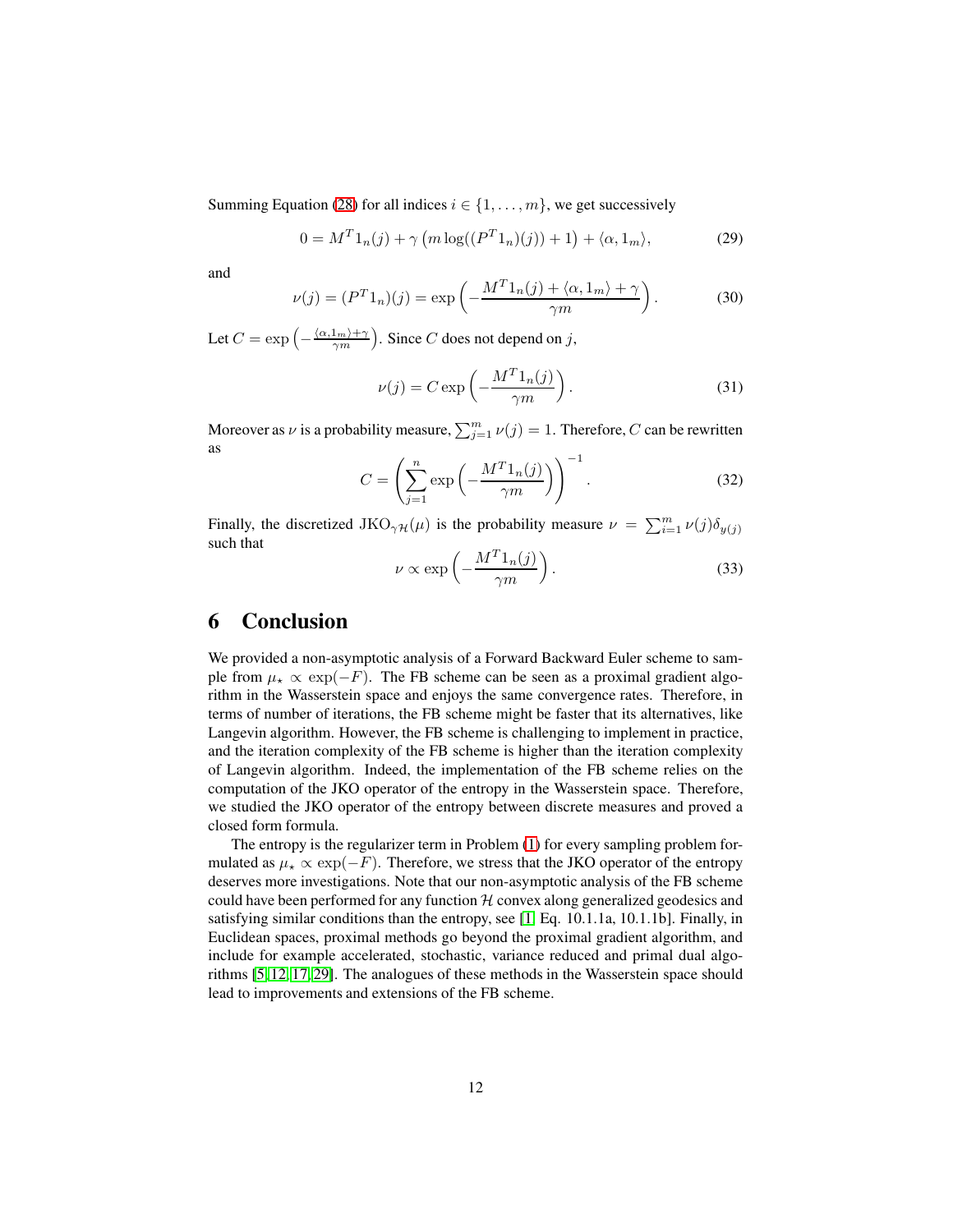### <span id="page-12-1"></span>References

- [1] Luigi Ambrosio, Nicola Gigli, and Giuseppe Savaré. *Gradient flows: in metric spaces and in the space of probability measures*. Springer Science & Business Media, 2008.
- <span id="page-12-11"></span>[2] Luigi Ambrosio, Giuseppe Savaré, and Lorenzo Zambotti. Existence and stability for fokker–planck equations with log-concave reference measure. *Probability theory and related fields*, 145(3-4):517–564, 2009.
- <span id="page-12-8"></span>[3] Francis Bach. On the equivalence between kernel quadrature rules and random feature expansions. *The Journal of Machine Learning Research*, 18(1):714–751, 2017.
- <span id="page-12-9"></span><span id="page-12-3"></span>[4] Heinz H Bauschke, Patrick L Combettes, et al. *Convex analysis and monotone operator theory in Hilbert spaces*, volume 408. Springer, 2011.
- [5] Amir Beck and Marc Teboulle. A fast iterative shrinkage-thresholding algorithm for linear inverse problems. *SIAM journal on imaging sciences*, 2(1):183–202, 2009.
- <span id="page-12-2"></span>[6] Espen Bernton. Langevin monte carlo and jko splitting. *arXiv preprint [arXiv:1802.08671](http://arxiv.org/abs/1802.08671)*, 2018.
- [7] Pascal Bianchi, Walid Hachem, and Adil Salim. A constant step Forward-Backward algorithm involving random maximal monotone operators. *Journal of Convex Analysis*, 2019.
- <span id="page-12-0"></span>[8] Silouanos Brazitikos, Apostolos Giannopoulos, Petros Valettas, and Beatrice-Helen Vritsiou. *Geometry of isotropic convex bodies*, volume 196. American Mathematical Soc., 2014.
- <span id="page-12-6"></span>[9] Yann Brenier. Polar factorization and monotone rearrangement of vector-valued functions. *Communications on pure and applied mathematics*, 44(4):375–417, 1991.
- <span id="page-12-7"></span>[10] Haïm Brézis. *Opérateurs maximaux monotones et semi-groupes de contractions dans les espaces de Hilbert*. North-Holland mathematics studies. Elsevier Science, Burlington, MA, 1973.
- <span id="page-12-5"></span>[11] Shixiang Chen, Shiqian Ma, Anthony Man-Cho So, and Tong Zhang. Proximal gradient method for manifold optimization. *arXiv preprint [arXiv:1811.00980](http://arxiv.org/abs/1811.00980)*, 5(6):8, 2018.
- <span id="page-12-10"></span>[12] Laurent Condat, Daichi Kitahara, Andrés Contreras, and Akira Hirabayashi. Proximal splitting algorithms: Overrelax them all! *arXiv preprint [arXiv:1912.00137](http://arxiv.org/abs/1912.00137)*, 2019.
- <span id="page-12-4"></span>[13] Marco Cuturi. Sinkhorn distances: Lightspeed computation of optimal transport. In *Advances in neural information processing systems*, pages 2292–2300, 2013.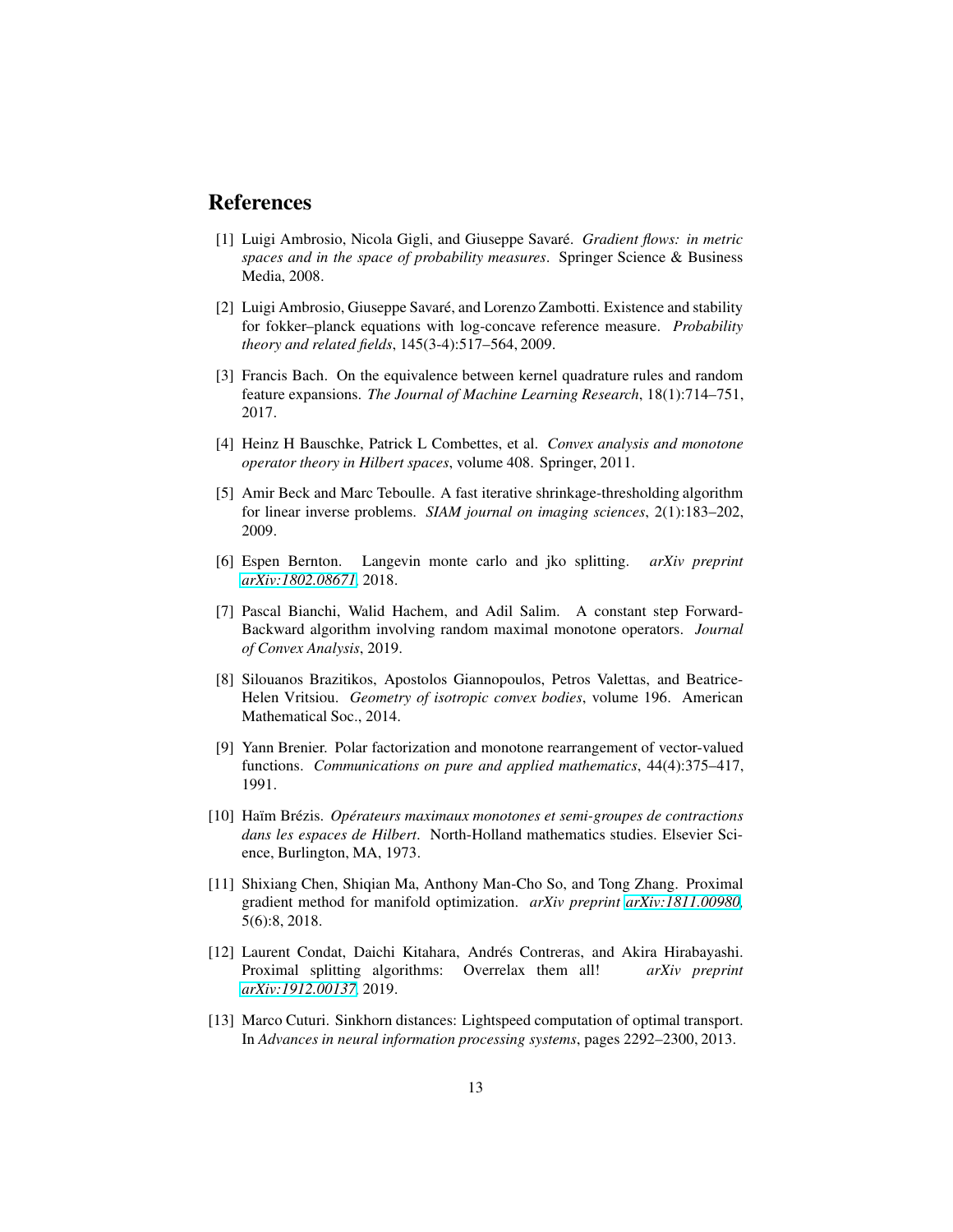- <span id="page-13-2"></span>[14] Arnak S Dalalyan. Theoretical guarantees for approximate sampling from smooth and log-concave densities. *Journal of the Royal Statistical Society: Series B (Statistical Methodology)*, 79(3):651–676, 2017.
- <span id="page-13-1"></span>[15] Alain Durmus, Szymon Majewski, and Blazej Miasojedow. Analysis of langevin monte carlo via convex optimization. *Journal of Machine Learning Research*, 20(73):1–46, 2019.
- <span id="page-13-3"></span>[16] Alain Durmus and Eric Moulines. Sampling from strongly log-concave distributions with the unadjusted langevin algorithm. *arXiv preprint [arXiv:1605.01559](http://arxiv.org/abs/1605.01559)*, 5, 2016.
- <span id="page-13-13"></span>[17] Eduard Gorbunov, Filip Hanzely, and Peter Richtárik. A unified theory of sgd: Variance reduction, sampling, quantization and coordinate descent. *arXiv preprint [arXiv:1905.11261](http://arxiv.org/abs/1905.11261)*, 2019.
- <span id="page-13-8"></span><span id="page-13-0"></span>[18] Wen Huang and Ke Wei. Riemannian proximal gradient methods. *arXiv preprint [arXiv:1909.06065](http://arxiv.org/abs/1909.06065)*, 2019.
- [19] Richard Jordan, David Kinderlehrer, and Felix Otto. The variational formulation of the fokker–planck equation. *SIAM journal on mathematical analysis*, 29(1):1– 17, 1998.
- <span id="page-13-10"></span>[20] Qiang Liu. Stein variational gradient descent as gradient flow. In *Advances in neural information processing systems*, pages 3115–3123, 2017.
- <span id="page-13-11"></span>[21] Qiang Liu and Dilin Wang. Stein variational gradient descent: A general purpose bayesian inference algorithm. In *Advances in neural information processing systems*, pages 2378–2386, 2016.
- <span id="page-13-9"></span>[22] Bernard Martinet. Brève communication. régularisation d'inéquations variationnelles par approximations successives. *Revue française d'informatique et de recherche opérationnelle. Série rouge*, 4(R3):154–158, 1970.
- <span id="page-13-6"></span>[23] Robert J McCann. Polar factorization of maps on riemannian manifolds. *Geometric & Functional Analysis GAFA*, 11(3):589–608, 2001.
- <span id="page-13-12"></span><span id="page-13-7"></span>[24] Yurii Nesterov. *Lectures on convex optimization*, volume 137. Springer, 2018.
- [25] Felix Otto. The geometry of dissipative evolution equations: the porous medium equation. 2001.
- <span id="page-13-4"></span>[26] Juan Peypouquet and Sylvain Sorin. Evolution equations for maximal monotone operators: asymptotic analysis in continuous and discrete time. *arXiv preprint [arXiv:0905.1270](http://arxiv.org/abs/0905.1270)*, 2009.
- <span id="page-13-5"></span>[27] Adil Salim, Dmitry Kovalev, and Peter Richtárik. Stochastic proximal langevin algorithm: Potential splitting and nonasymptotic rates. In *Advances in Neural Information Processing Systems*, pages 6649–6661, 2019.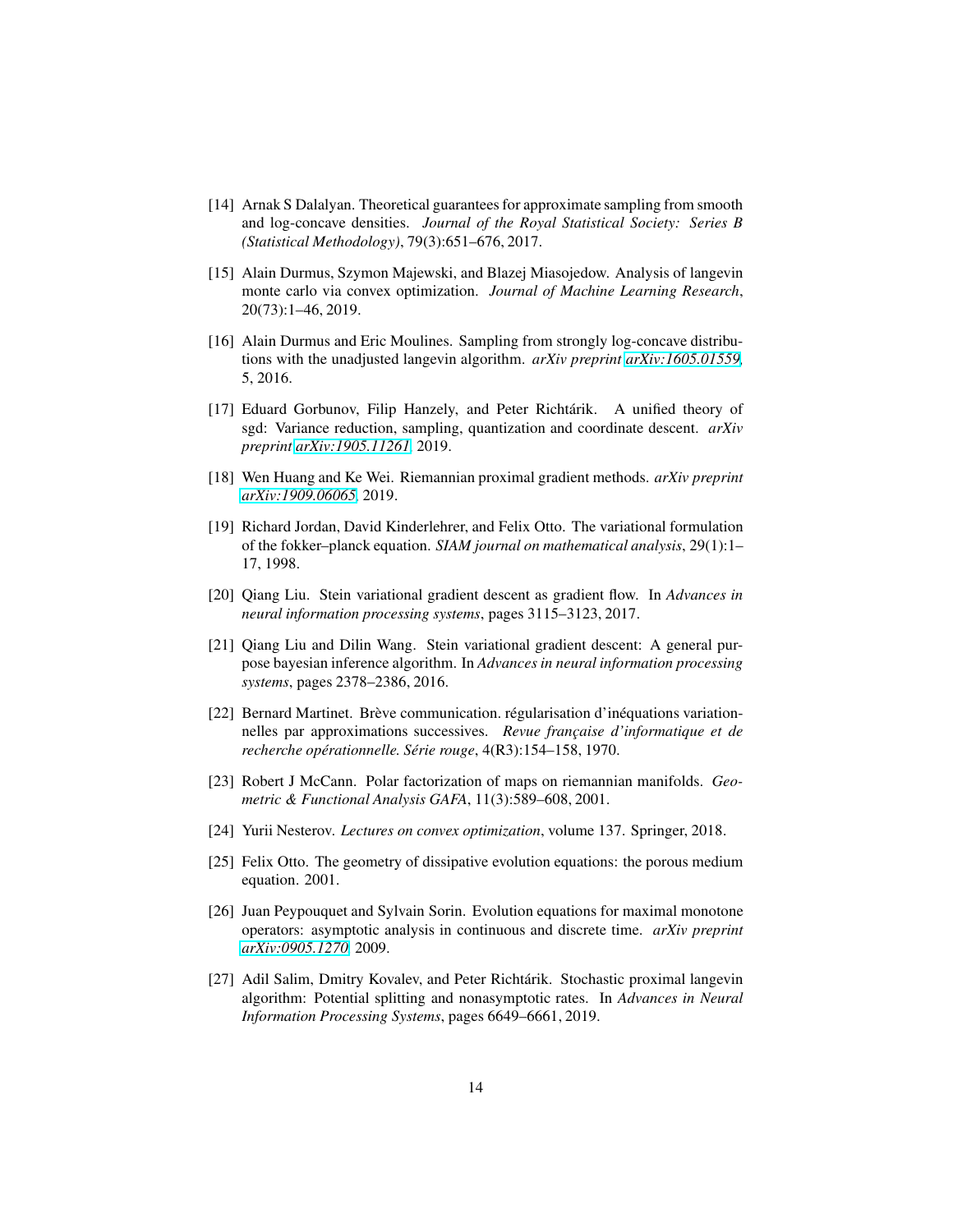- <span id="page-14-3"></span><span id="page-14-1"></span>[28] Filippo Santambrogio. {Euclidean, metric, and Wasserstein} gradient flows: an overview. *Bulletin of Mathematical Sciences*, 7(1):87–154, 2017.
- [29] Weijie Su, Stephen Boyd, and Emmanuel Candes. A differential equation for modeling nesterov's accelerated gradient method: Theory and insights. In *Advances in Neural Information Processing Systems*, pages 2510–2518, 2014.
- <span id="page-14-2"></span><span id="page-14-0"></span>[30] Cédric Villani. *Optimal transport: old and new*, volume 338. Springer Science & Business Media, 2008.
- [31] Andre Wibisono. Sampling as optimization in the space of measures: The langevin dynamics as a composite optimization problem. *arXiv preprint [arXiv:1802.08089](http://arxiv.org/abs/1802.08089)*, 2018.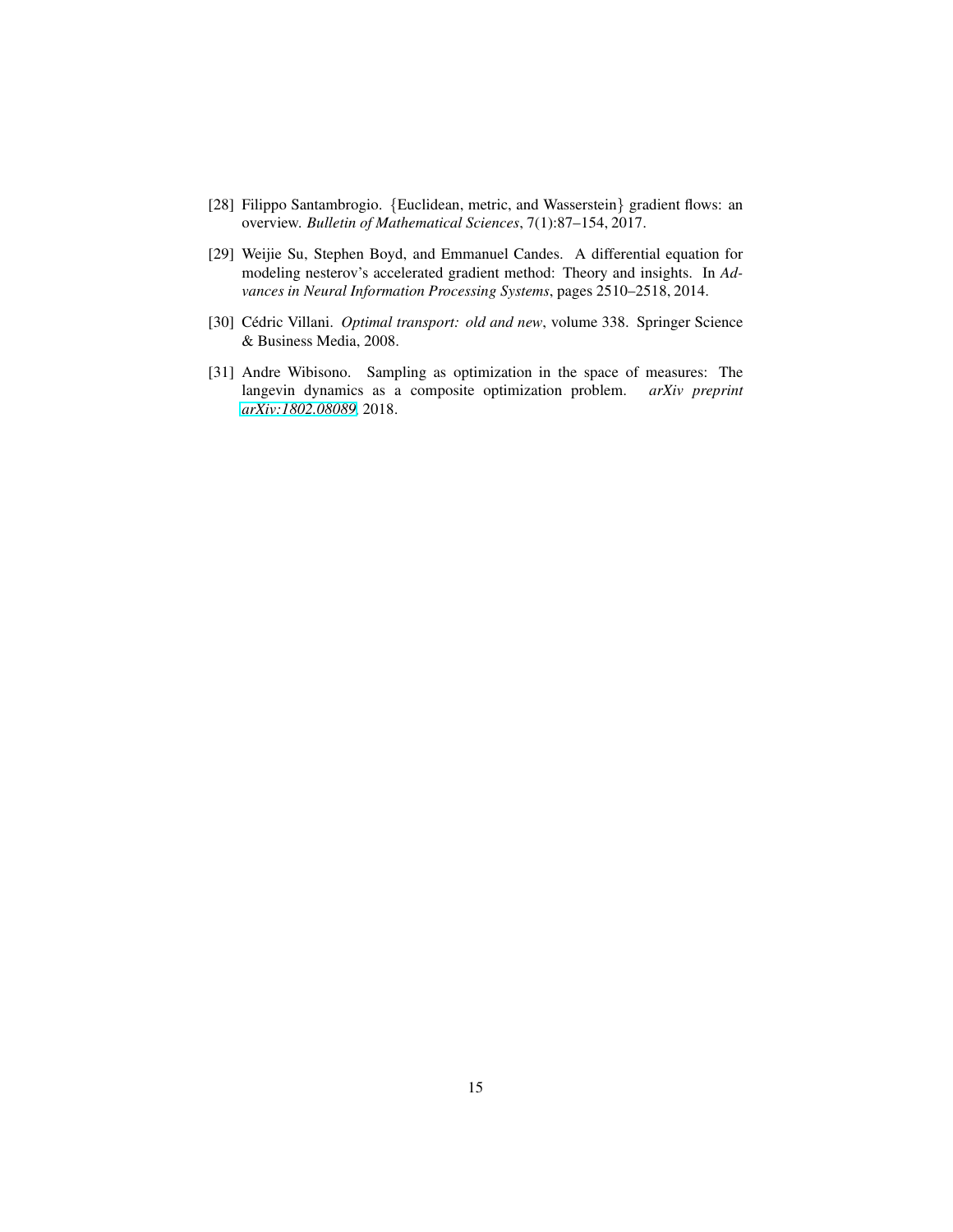### A Proof of Lemma [4.1](#page-8-0)

The map  $I - \gamma \nabla F$  is a pushforward from  $\mu$  to  $\nu$ . Moreover, denoting  $u : x \mapsto$  $\frac{1}{2}||x||^2 - \gamma F(x), \nabla u = I - \gamma \nabla F.$ 

By elementary algebra, for any  $(x, y) \in \mathcal{X}^2$  we have:

<span id="page-15-1"></span><span id="page-15-0"></span>
$$
\frac{1}{2}||x||^2 = \frac{1}{2}||y||^2 - \langle x, y - x \rangle - \frac{1}{2}||x - y||^2,
$$
\n(34)

and from the smoothness of F,

$$
F(y) \le F(x) + \langle \nabla F(x), y - x \rangle + \frac{L}{2} ||x - y||^2.
$$
 (35)

Therefore, combining [\(34\)](#page-15-0) and [\(35\)](#page-15-1) multiplied by  $\gamma$  gives:

$$
\frac{1}{2}||x||^2 - \gamma F(x) \le \frac{1}{2}||y||^2 - \gamma F(y) - \langle x - \gamma \nabla F(x), y - x \rangle - \frac{1}{2}(1 - L\gamma)||x - y||^2. \tag{36}
$$

In other words,

$$
u(x) \le u(y) - \langle \nabla u(x), y - x \rangle - \frac{1}{2} (1 - L\gamma) \|x - y\|^2.
$$
 (37)

Therefore, if  $\gamma \leq 1/L$ , then u is convex and  $\nabla u = T^{\nu}_{\mu}$  using Brenier's theorem. Moreover, if  $\gamma < 1/L$  then u is  $(1 - L\gamma)$ -strongly convex. In consequence,

$$
(1 - L\gamma) \|x - y\|^2 \le \langle x - y, \nabla u(x) - \nabla u(y) \rangle.
$$

Therefore,  $\nabla u$  is injective. Furthermore, using the strong convexity of u and [\[1,](#page-12-1) Lemma 5.5.3] (see also [\[1,](#page-12-1) Th. 6.2.3, Th. 6.2.7]),  $\nu \in \mathcal{P}_2^r(\mathcal{X})$ .

# B Proof of Lemma [4.2](#page-8-1)

Using [\[2,](#page-12-11) Prop. 4.2],  $JKO_{\gamma\mathcal{H}}(\nu)$  is a singleton  $\{\mu\}$ . Since  $D(\mathcal{H}) \subset \mathcal{P}_2^r(\mathcal{X})$ , [\[1,](#page-12-1) Lemma 10.1.2] implies  $\mu \in D(\mathcal{H})$  and  $\frac{1}{\gamma}(T^{\nu}_{\mu} - I) \in \partial \mathcal{H}(\nu)$  is a strong subgradient of  $\mathcal H$  at  $\nu$ .

### C Proof of Lemma [4.3](#page-8-2)

Since  $\xi \in \partial H(\mu)$ , for every  $\phi \in L^2(\mu)$ ,

$$
\mathcal{H}((I+\varepsilon\phi)_{\#}\mu)\geq \mathcal{H}(\mu)+\varepsilon\langle \xi,\phi\rangle_{\mu}+o(\varepsilon).
$$

Applying the last inequality to  $\phi = T_{\nu}^{\pi} \circ T_{\mu}^{\nu} - I$  and using the transfer lemma ( $\mu =$  $T^{\mu}_{\nu\;\#}\nu$ ) we have

$$
\mathcal{H}((T^{\mu}_{\nu} + \varepsilon (T^{\pi}_{\nu} - T^{\mu}_{\nu}))_{\#}\nu) = \mathcal{H}((I + \varepsilon \phi)_{\#}\mu),
$$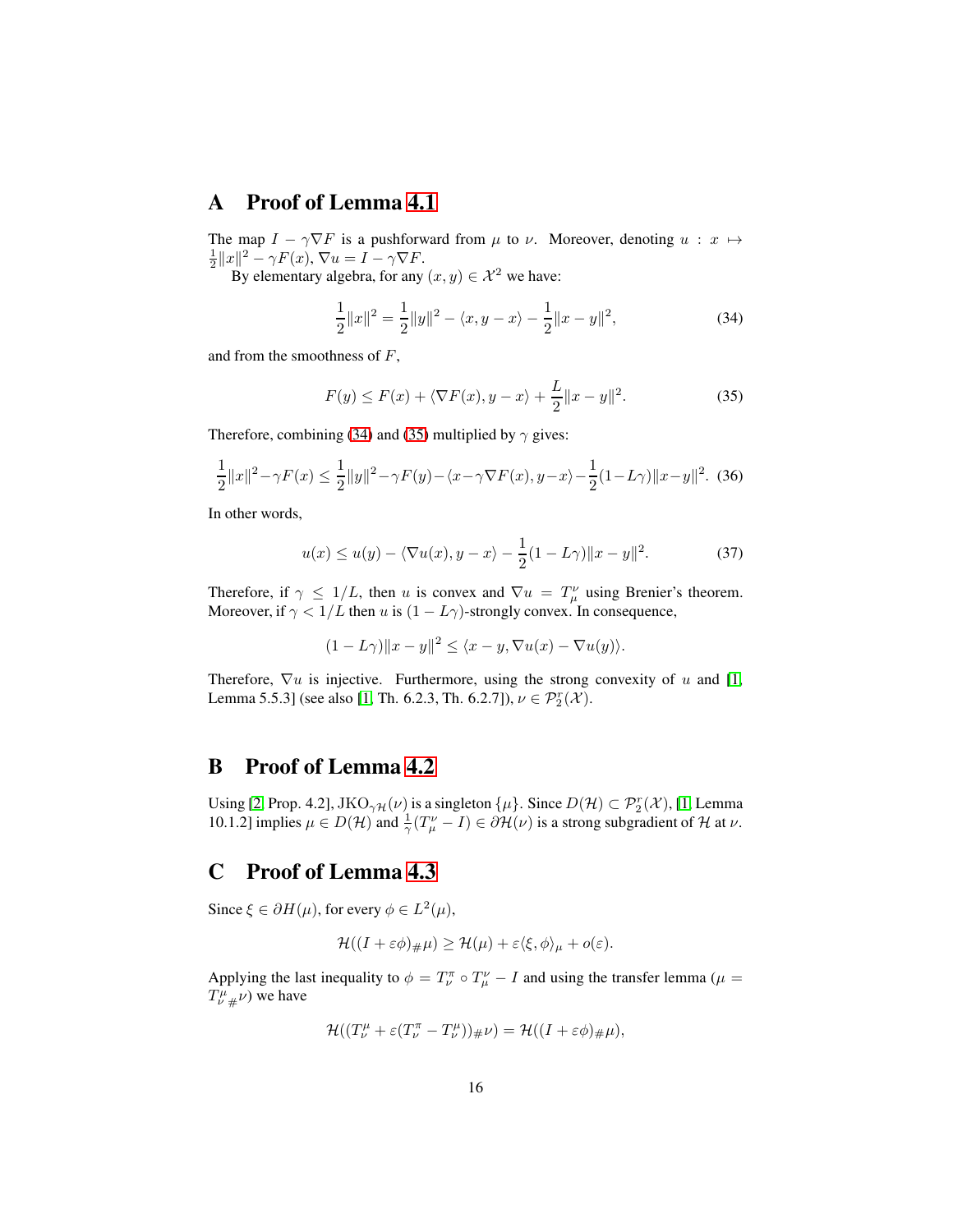$$
\langle \xi, \phi \rangle_{\mu} = \langle \xi(T^{\mu}_{\nu}), T^{\pi}_{\nu} - T^{\mu}_{\nu} \rangle_{\nu},
$$

and

<span id="page-16-0"></span>
$$
\frac{\mathcal{H}((T_{\nu}^{\mu}+\varepsilon(T_{\nu}^{\pi}-T_{\nu}^{\mu}))_{\#}\nu)-\mathcal{H}(\mu)}{\varepsilon} \geq \langle \xi(T_{\nu}^{\mu}), T_{\nu}^{\pi}-T_{\nu}^{\mu} \rangle_{\nu}+o(1). \tag{38}
$$

Using the generalized geodesic convexity of the entropy (see [\[1,](#page-12-1) Chap. 9] and Equation [\(12\)](#page-5-0)),

$$
\mathcal{H}((T^{\mu}_{\nu}+\varepsilon(T^{\pi}_{\nu}-T^{\mu}_{\nu}))_{\#}\nu)\leq\varepsilon\mathcal{H}(\pi)+(1-\varepsilon)\mathcal{H}(\mu).
$$

Plugging the last inequality into [\(38\)](#page-16-0),

$$
\mathcal{H}(\pi) - \mathcal{H}(\mu) \ge \langle \xi(T_{\nu}^{\mu}), T_{\nu}^{\pi} - T_{\nu}^{\mu} \rangle_{\nu} + o(1). \tag{39}
$$

We get the conclusion by letting  $\varepsilon \to 0$ .

## D Proof of Theorem [4.4](#page-8-3)

Denote  $Y_{n+1} := T^{\mu_{n+1}}_{\nu_{n+1}}$  the optimal transport map between  $\nu_{n+1}$  and  $\mu_{n+1}$  and  $\nabla_W \mathcal{H}(\mu_{n+1})$ the strong Fréchet subgradient of the entropy evaluated at  $\mu_{n+1}$  defined by Lemma [4.2:](#page-8-1)  $T_{\mu_{n+1}}^{\nu_{n+1}} = I + \gamma \nabla_W \mathcal{H}(\mu_{n+1}).$  Since  $\mu_{n+1}, \nu_{n+1} \in \mathcal{P}_2^r(\mathcal{X}), (I + \gamma \nabla_W H(\mu_{n+1}))$  $Y_{n+1} = I$  using Brenier's theorem. We thus have  $\nu_{n+1}$ -a.e.:

<span id="page-16-1"></span>
$$
Y_{n+1} = I - \gamma \nabla_W H(\mu_{n+1})(Y_{n+1}).
$$
\n(40)

We firstly bound the entropy term. By taking  $\mu = \mu_{n+1}, \pi = \mu_n$  and  $\nu = \nu_{n+1}$  in Lemma [4.3,](#page-8-2) we have:

$$
\mathcal{H}(\mu_{n+1}) \leq \mathcal{H}(\mu_n) - \langle \nabla_W \mathcal{H}(\mu_{n+1}) (T_{\nu_{n+1}}^{\mu_{n+1}}), T_{\nu_{n+1}}^{\mu_n} - T_{\nu_{n+1}}^{\mu_{n+1}} \rangle_{\nu_{n+1}}.
$$
(41)

We now identify  $T^{\mu_n}_{\nu_{n+1}}$  and  $T^{\mu_{n+1}}_{\nu_{n+1}}$ . Recall that  $Y_{n+1} = T^{\mu_{n+1}}_{\nu_{n+1}}$ . Moreover, using Bre-nier's theorem and Lemma [4.1,](#page-8-0)  $\nu_{n+1} \in \mathcal{P}_2^r(\mathcal{X})$  and  $T^{\mu_n}_{\nu_{n+1}} = (I - \gamma \nabla F)^{-1}$ . Therefore,

$$
\mathcal{H}(\mu_{n+1}) \leq \mathcal{H}(\mu_n) - \langle \nabla_W \mathcal{H}(\mu_{n+1})(Y_{n+1}), (I - \gamma \nabla F)^{-1} - Y_{n+1} \rangle_{\nu_{n+1}}.
$$

Using the transfer lemma, with  $Y_{n+1} = X_{n+1} \circ (I - \gamma \nabla F)^{-1}$ , the last inequality is equivalent to

<span id="page-16-3"></span>
$$
\mathcal{H}(\mu_{n+1}) \leq \mathcal{H}(\mu_n) - \langle \nabla_W \mathcal{H}(\mu_{n+1})(X_{n+1}), I - X_{n+1} \rangle_{\mu_n}.
$$
 (42)

Then, we can bound the potential term. Using Equation [\(40\)](#page-16-1), and  $X_{n+1} = Y_{n+1} \circ$  $(I - \gamma \nabla F)$ , we have

<span id="page-16-2"></span>
$$
X_{n+1} = I - \gamma \nabla F - \gamma \nabla_W \mathcal{H}(\mu_{n+1})(X_{n+1}). \tag{43}
$$

Since  $F$  is  $L$ -smooth, we have [\[4\]](#page-12-3),

$$
F(z) \le F(x) + \langle \nabla F(x), z - x \rangle + \frac{L}{2} ||x - z||^2, \qquad \forall \ x, z \in \mathcal{X}.
$$
 (44)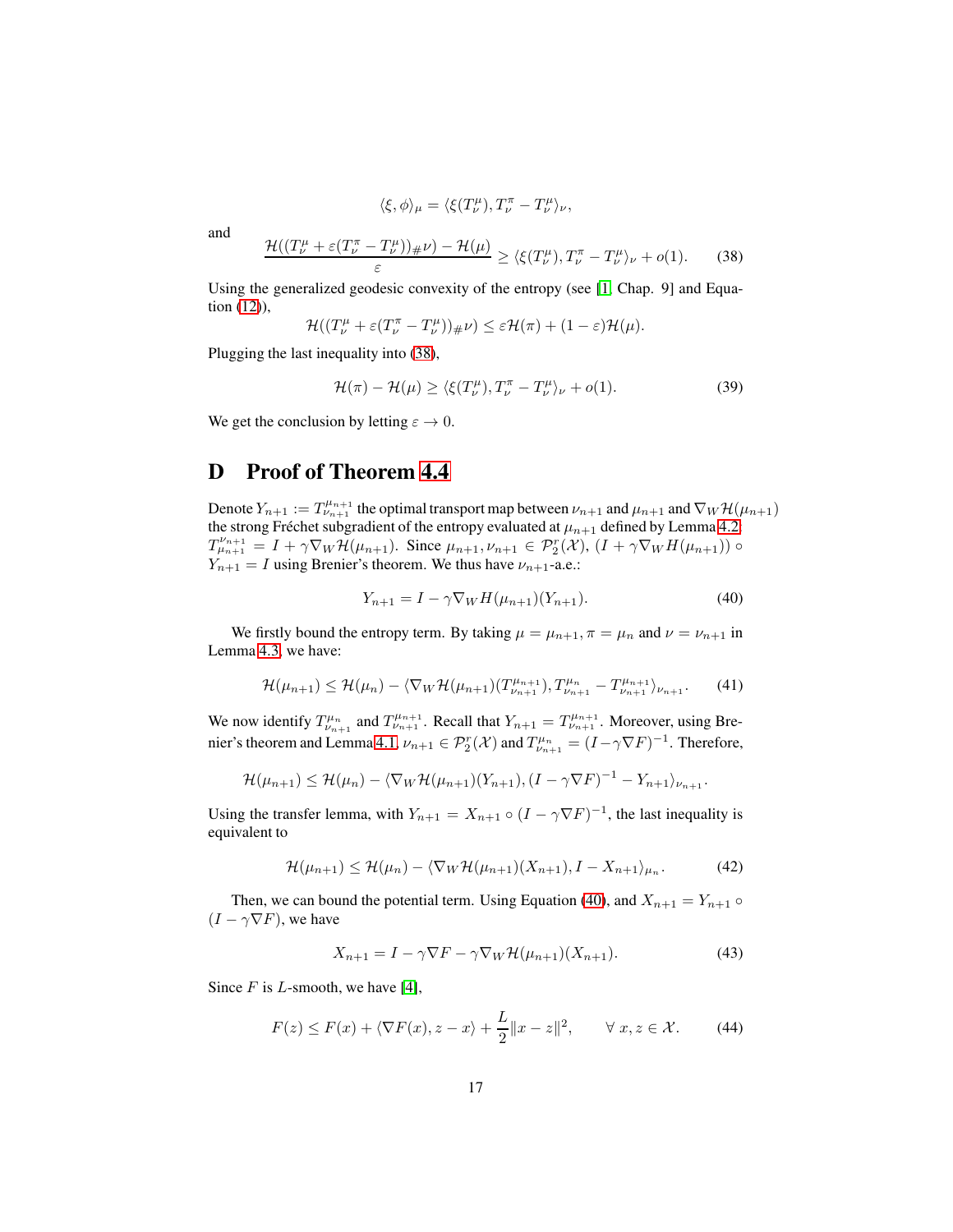Replacing z by  $X_{n+1}(x)$ , we obtain

$$
F(X_{n+1}(x)) \le F(x) - \gamma \langle \nabla F(x), \nabla F(x) + \nabla_W \mathcal{H}(\mu_{n+1})(X_{n+1}(x)) \rangle \tag{45}
$$

<span id="page-17-0"></span>
$$
+\frac{L\gamma^2}{2}\|\nabla F(x)+\nabla_W\mathcal{H}(\mu_{n+1})(X_{n+1}(x))\|^2.
$$
 (46)

Integrating w.r.t.  $\mu_n$ ,

$$
\mathcal{E}_F(\mu_{n+1}) \le \mathcal{E}_F(\mu_n) - \gamma \langle \nabla F, \nabla F + \nabla_W \mathcal{H}(\mu_{n+1})(X_{n+1}) \rangle_{\mu_n} + \frac{L\gamma^2}{2} \|\nabla F + \nabla_W \mathcal{H}(\mu_{n+1})(X_{n+1})\|_{\mu_n}^2. \tag{47}
$$

Then, recalling [\(43\)](#page-16-2) and summing equations [\(42\)](#page-16-3) and [\(47\)](#page-17-0), we get

$$
\mathcal{H}(\mu_{n+1}) + \mathcal{E}_F(\mu_{n+1}) \leq \mathcal{H}(\mu_n) + \mathcal{E}_F(\mu_n)
$$
  
\n
$$
- \gamma \langle \nabla_W \mathcal{H}(\mu_{n+1})(X_{n+1}), \nabla F + \nabla_W \mathcal{H}(\mu_{n+1})(X_{n+1}) \rangle_{\mu_n}
$$
  
\n
$$
- \gamma \langle \nabla F, \nabla F + \nabla_W \mathcal{H}(\mu_{n+1})(X_{n+1}) \rangle_{\mu_n} + \frac{L\gamma^2}{2} \|\nabla F + \nabla_W \mathcal{H}(\mu_{n+1})(X_{n+1})\|_{\mu_n}^2
$$
  
\n
$$
\leq \mathcal{H}(\mu_n) + \mathcal{E}_F(\mu_n) - \gamma \left(1 - \frac{L\gamma}{2}\right) \|\nabla F + \nabla_W \mathcal{H}(\mu_{n+1})(X_{n+1})\|_{\mu_n}^2.
$$

### E Proof of Lemma [4.5](#page-9-2)

Recall [\(40\)](#page-16-1),

<span id="page-17-1"></span>
$$
Y_{n+1} = I - \gamma \nabla_W H(\mu_{n+1})(Y_{n+1}) = T_{\nu_{n+1}}^{\mu_{n+1}}.
$$

Since  $(Y_{n+1}, T_{\nu_{n+1}}^{\pi}) \# \nu_{n+1}$  is a coupling between  $\mu_{n+1}$  and  $\pi$ , we can upper bound the Wasserstein distance between  $\mu_{n+1}$  and  $\pi$  as:

$$
W^{2}(\mu_{n+1}, \pi) \leq ||Y_{n+1} - T^{\pi}_{\nu_{n+1}}||^{2}_{\nu_{n+1}}= ||I - T^{\pi}_{\nu_{n+1}}||^{2}_{\nu_{n+1}} - 2\gamma \langle \nabla_{W} \mathcal{H}(\mu_{n+1})(Y_{n+1}), I - T^{\pi}_{\nu_{n+1}} \rangle_{\nu_{n+1}} + \gamma^{2} ||\nabla_{W} \mathcal{H}(\mu_{n+1})(Y_{n+1})||^{2}_{\nu_{n+1}}= ||I - T^{\pi}_{\nu_{n+1}}||^{2}_{\nu_{n+1}} - 2\gamma \langle \nabla_{W} \mathcal{H}(\mu_{n+1})(Y_{n+1}), Y_{n+1} - T^{\pi}_{\nu_{n+1}} \rangle_{\nu_{n+1}} - \gamma^{2} ||\nabla_{W} \mathcal{H}(\mu_{n+1})(Y_{n+1})||^{2}_{\nu_{n+1}}.
$$
\n(48)

where  $||I - T_{\nu_{n+1}}^{\pi}||_{\nu_{n+1}}^2 = W^2(\nu_{n+1}, \pi)$ . Moreover, using Lemma [4.3](#page-8-2) with  $\mu = \mu_{n+1}$ and  $\nu = \nu_{n+1}$ ,

$$
-2\gamma \langle \nabla_W \mathcal{H}(\mu_{n+1})(Y_{n+1}), Y_{n+1} - T_{\nu_{n+1}}^{\pi} \rangle_{\nu_{n+1}} \leq -2\gamma \left( \mathcal{H}(\mu_{n+1}) - \mathcal{H}(\pi) \right).
$$

Plugging the latter inequality into [\(48\)](#page-17-1), we get the result.

# F Proof of Lemma [4.6](#page-9-3)

Since  $(I - \gamma \nabla F, T_{\mu_n}^{\pi})_{\#} \mu_n$  is a coupling between  $\nu_{n+1}$  and  $\pi$ , we can upper bound the Wasserstein distance between  $\nu_{n+1}$  and  $\pi$  as:

<span id="page-17-2"></span>
$$
W^{2}(\nu_{n+1}, \pi) \leq ||(I - \gamma \nabla F) - T_{\mu_{n}}^{\pi}||_{\mu_{n}}^{2}
$$
  
=  $||I - T_{\mu_{n}}^{\pi}||_{\mu_{n}}^{2} - 2\gamma \langle \nabla F, I - T_{\mu_{n}}^{\pi} \rangle_{\mu_{n}} + \gamma^{2} ||\nabla F||_{\mu_{n}}^{2}.$  (49)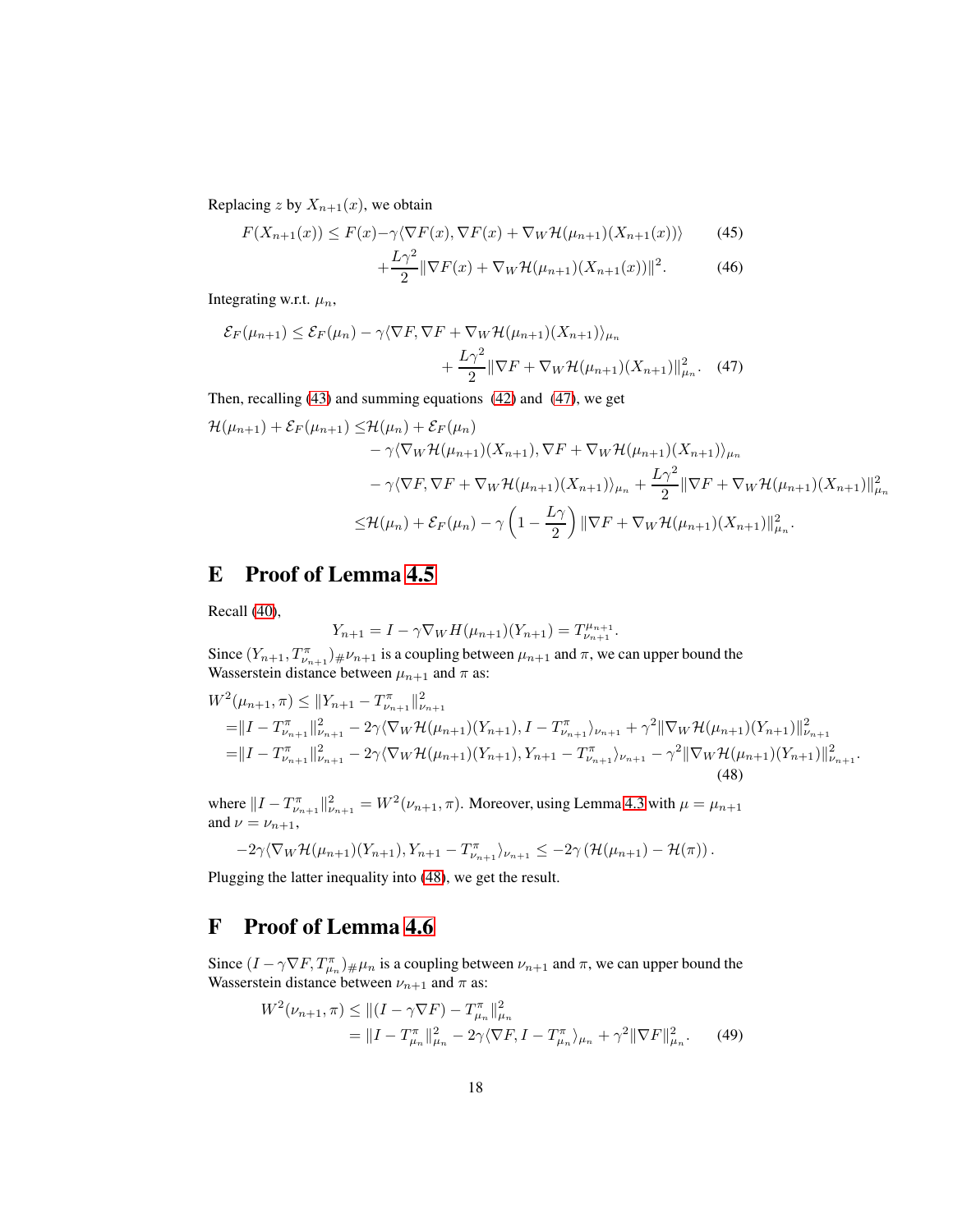where  $||I - T_{\mu_n}^{\pi}||_{\mu_n}^2 = W^2(\mu_n, \pi)$ . Moreover, since F is  $\lambda$ -strongly convex, we have:

$$
F(x) \le F(z) + \langle \nabla F(x), x - z \rangle - \frac{\lambda}{2} ||x - z||^2, \qquad \forall \ x, z \in \mathcal{X}.
$$
 (50)

Replacing z by  $T^{\pi}_{\mu_n}(x)$  and multiplying by  $2\gamma$ , we obtain

$$
-2\gamma\langle \nabla F(x), x-T_{\mu_n}^{\pi}(x)\rangle \leq -2\gamma\left(F(x)-F\circ T_{\mu_n}^{\pi}(x)\right)-\gamma\lambda \|x-T_{\mu_n}^{\pi}(x)\|^2.
$$

Integrating w.r.t.  $\mu_n$  results in

<span id="page-18-0"></span>
$$
-2\gamma\langle \nabla F, I - T_{\mu_n}^{\pi} \rangle_{\mu_n} \le -2\gamma \left( \mathcal{E}_F(\mu_n) - \mathcal{E}_F(\pi) \right) - \gamma \lambda W^2(\mu_n, \pi).
$$

Plugging the latter inequality into [\(49\)](#page-17-2) gives the result.

# G Proof of Proposition [4.7](#page-9-0)

Recall that  $Y_{n+1} = T^{\mu_{n+1}}_{\nu_{n+1}}$ . Combining Lemma [4.5](#page-9-2) and Lemma [4.6,](#page-9-3) we firstly get

$$
W^{2}(\mu_{n+1}, \pi) \leq (1 - \gamma \lambda) W^{2}(\mu_{n}, \pi) - 2\gamma \left( \mathcal{E}_{F}(\mu_{n}) + \mathcal{H}(\mu_{n+1}) - \mathcal{E}_{F}(\pi) - \mathcal{H}(\pi) \right) + \gamma^{2} \|\nabla F\|_{\mu_{n}}^{2} - \gamma^{2} \|\nabla_{W}\mathcal{H}(\mu_{n+1})(Y_{n+1})\|_{\nu_{n+1}}^{2}.
$$
 (51)

Multiplying [\(47\)](#page-17-0) by  $2\gamma$ ,

$$
-2\gamma \mathcal{E}_F(\mu_n) \leq -2\gamma \mathcal{E}_F(\mu_{n+1})
$$
  

$$
-2\gamma^2 \langle \nabla F, \nabla_W \mathcal{H}(\mu_{n+1})(X_{n+1}) \rangle_{\mu_n} - 2\gamma^2 \|\nabla F\|_{\mu_n} + L\gamma^3 \|\nabla F + \nabla_W \mathcal{H}(\mu_{n+1})(X_{n+1})\|_{\mu_n}^2.
$$

Moreover, using the transfer lemma,  $\|\nabla_W \mathcal{H}(\mu_{n+1})(X_{n+1})\|_{\mu_n}^2 = \|\nabla_W \mathcal{H}(\mu_{n+1})(Y_{n+1})\|_{\nu_{n+1}}^2$ . Therefore,

$$
-2\gamma \mathcal{E}_F(\mu_n) + \gamma^2 \|\nabla F\|_{\mu_n}^2 - \gamma^2 \|\nabla_W \mathcal{H}(\mu_{n+1})(Y_{n+1})\|_{\nu_{n+1}}^2
$$
  
\n
$$
\leq -2\gamma \mathcal{E}_F(\mu_{n+1}) - \gamma^2 \|\nabla F\|_{\mu_n}^2 - \gamma^2 \|\nabla_W \mathcal{H}(\mu_{n+1})(X_{n+1})\|_{\mu_n}^2 - 2\gamma^2 \langle \nabla F, \nabla_W \mathcal{H}(\mu_{n+1})(X_{n+1}) \rangle_{\mu_n}
$$
  
\n
$$
+ L\gamma^3 \|\nabla F + \nabla_W \mathcal{H}(\mu_{n+1})(X_{n+1})\|_{\mu_n}^2
$$
  
\n
$$
\leq -2\gamma \mathcal{E}_F(\mu_{n+1}) - \gamma^2 (1 - L\gamma) \|\nabla F + \nabla_W \mathcal{H}(\mu_{n+1})(X_{n+1})\|_{\mu_n}^2.
$$

Plugging the last inequality into [\(51\)](#page-18-0),

$$
W^{2}(\mu_{n+1}, \pi) \leq (1 - \gamma \lambda) W^{2}(\mu_{n}, \pi) - 2\gamma \left( \mathcal{E}_{F}(\mu_{n+1}) + \mathcal{H}(\mu_{n+1}) - \mathcal{E}_{F}(\pi) - \mathcal{H}(\pi) \right) - \gamma^{2} (1 - \gamma L) \|\nabla F + \nabla_{W} \mathcal{H}(\mu_{n+1}) (X_{n+1})\|_{\mu_{n}}^{2}.
$$

# H Proof of Theorem [4.8](#page-9-1)

By using Lemma [3.1,](#page-6-1) KL $(\mu_{n+1}|\mu_{\star}) = \mathcal{G}(\mu_{n+1}) - \mathcal{G}(\pi)$ . Plugging into Proposition [4.7](#page-9-0) gives the result.